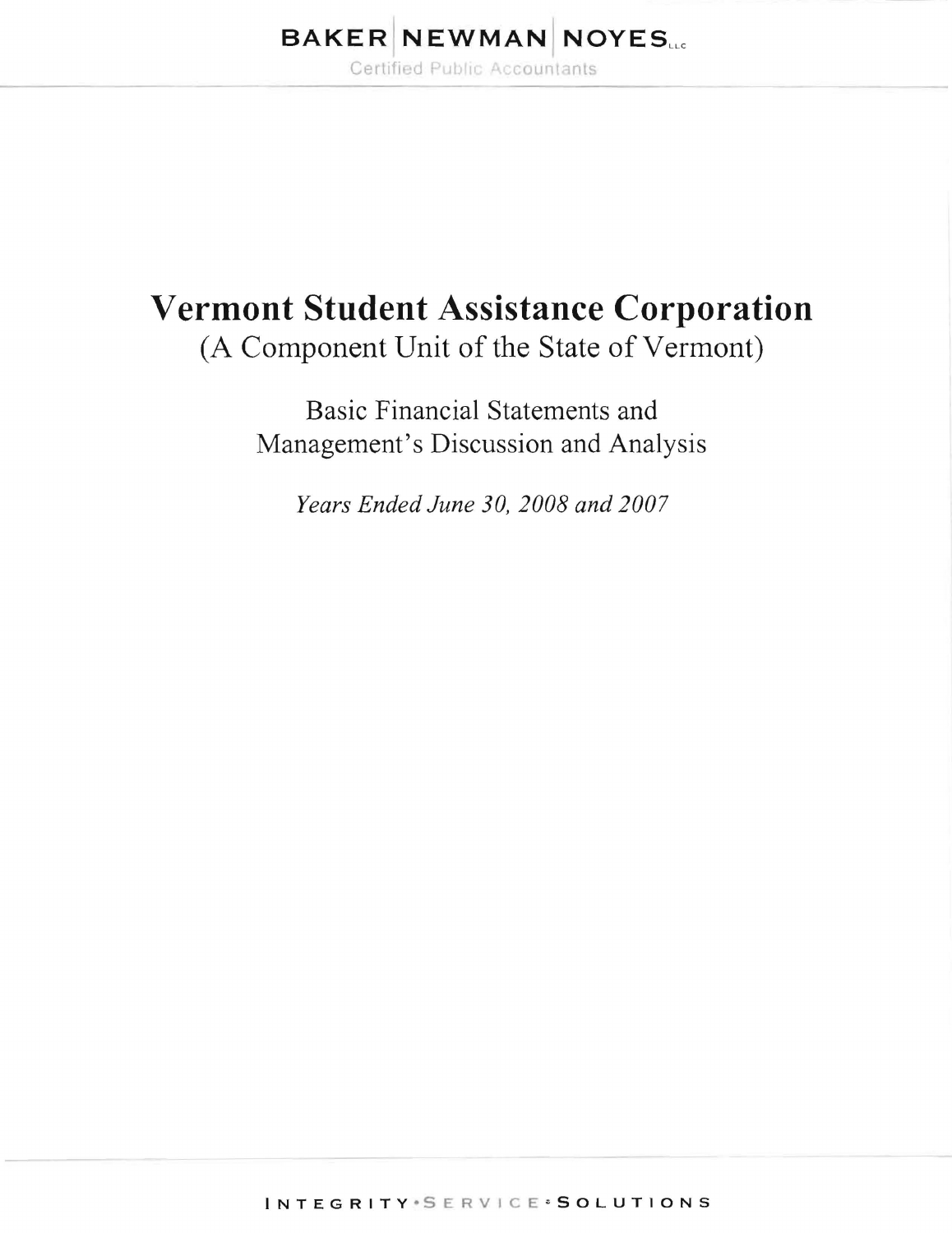(A Component Unit of the State of Vermont)

# BASIC FINANCIAL STATEMENTS AND MANAGEMENT'S DISCUSSION AND ANALYSIS

Years Ended June 30, 2008 and 2007

# TABLE OF CONTENTS

|                                                            | Page(s)   |
|------------------------------------------------------------|-----------|
| <b>Independent Auditors' Report</b>                        | 1         |
| Management's Discussion and Analysis                       | $2 - 10$  |
| <b>Basic Financial Statements:</b>                         |           |
| <b>Statements of Net Assets</b>                            | $11 - 12$ |
| Statements of Revenues, Expenses and Changes in Net Assets | 13        |
| <b>Statements of Cash Flows</b>                            | $14 - 15$ |
| Statements of Fiduciary Net Assets – Agency Funds          | 16        |
| <b>Notes to Financial Statements</b>                       | $17 - 36$ |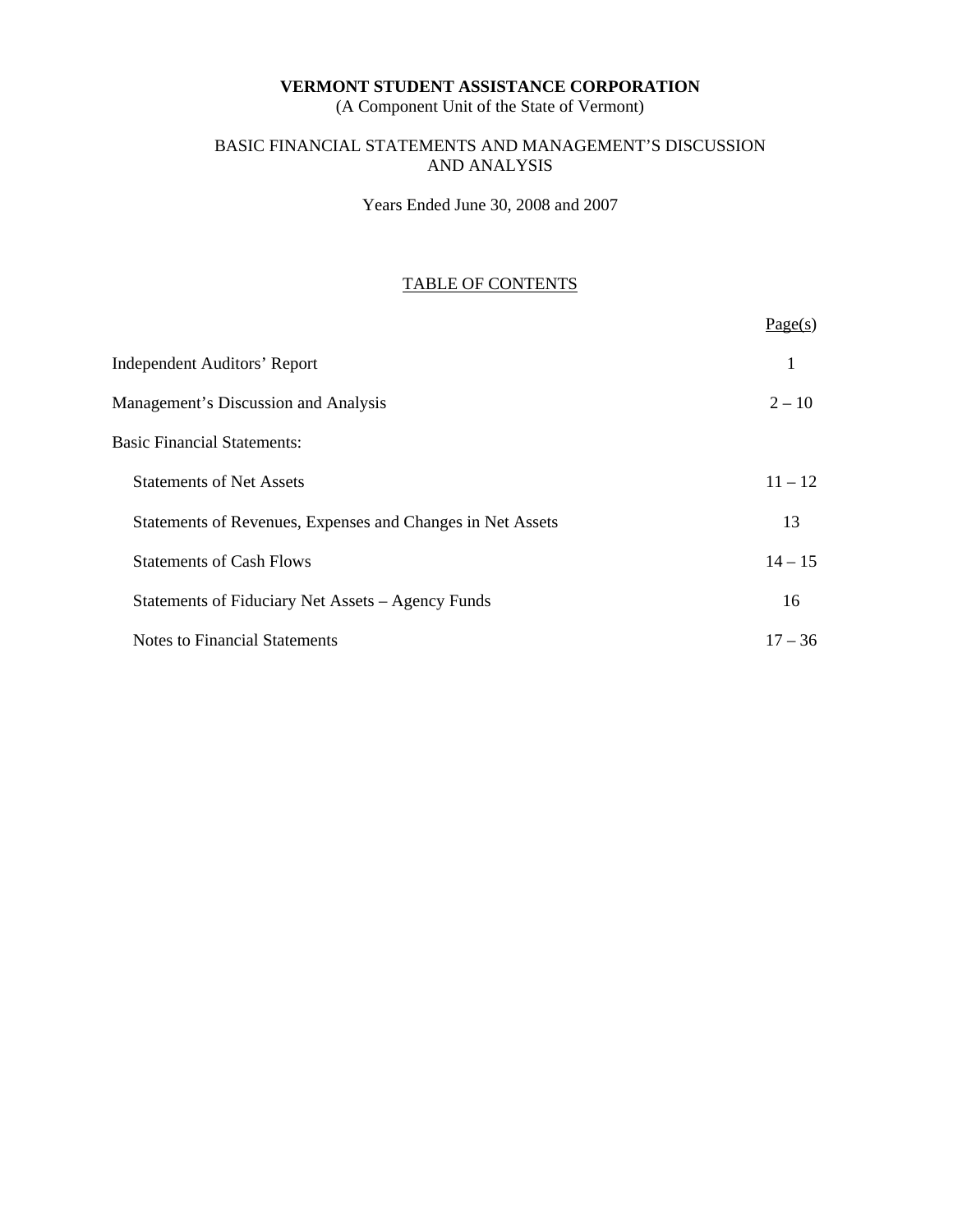# **BAKER INEWMAN I NOYESLLc**

Certified Public Accountants

#### **INDEPENDENT AUDITORS' REPORT**

The Board of Directors . Vermont Student Assistance Corporation

We have audited the accompanying basic financial statements of the Vermont Student Assistance Corporation, a component unit of the State of Vermont, as of and for the years ended June 30, 2008 and 2007, as listed in the accompanying table of contents. These financial statements are the responsibility of the Vermont Student Assistance Corporation's management. Our responsibility is to express an opinion on these financial statements based on our audits.

We conducted our audits in accordance with auditing standards generally accepted in the United States of America and the standards applicable to financial audits contained in *Government Auditing Standards* issued by the Comptroller General of the United States. Those standards require that we plan and perform the audits to obtain reasonable assurance about whether the financial statements are free of material misstatement. An audit includes examining, on a test basis, evidence supporting the amounts and disclosures in the financial statements. An audit also includes assessing the accounting principles used and significant estimates made by management, as well as evaluating the overall financial statement presentation. We helieve that our audits provide a reasonable basis for our opinion.

In our opinion, the basic financial statements referred to above present fairly, in all material respects, the financial position of the Vermont Student Assistance Corporation, as of June 30, 2008 and 2007, and the changes in its financial position and its cash flows, for the years then ended in conformity with accounting principles generally accepted in the United States of America.

In accordance with *Government Auditing Standards,* we have also issued our report dated October 27, 2008 on our consideration of Vermont Student Assistance Corporation's internal control over financial reporting and our tests of its compliance with certain provisions of laws, regulations, contracts and grant agreements and other matters. The purpose of that report is to describe the scope of our testing of internal control over financial reporting and compliance and the results of that testing, and not to provide an opinion on the internal control over financial reporting or on compliance. That report is an integral part of an audit performed in accordance with *Government Auditing Standards* and should be considered in assessing the results of our audit.

Management's Discussion and Analysis on pages  $2 - 10$  is not a required part of the basic financial statements but is supplementary information required by accounting principles generally accepted in the United States of America. We have applied certain limited procedures to the 2008 and 2007 information, which consisted principally of inquiries of management regarding the methods of measurement and presentation of the required supplementary information. However, we did not audit the infonnation and express no opinion on it.

October 27, 2008

Baher Unoman 2 hoges

Portland, Maine **Limited Limited Limited Limited Limited Limited Limited Limited Limited Limited Limited Limited Limited Limited Limited Limited Limited Limited Limited Limited Limited Limited Limited Limited Limited Limit**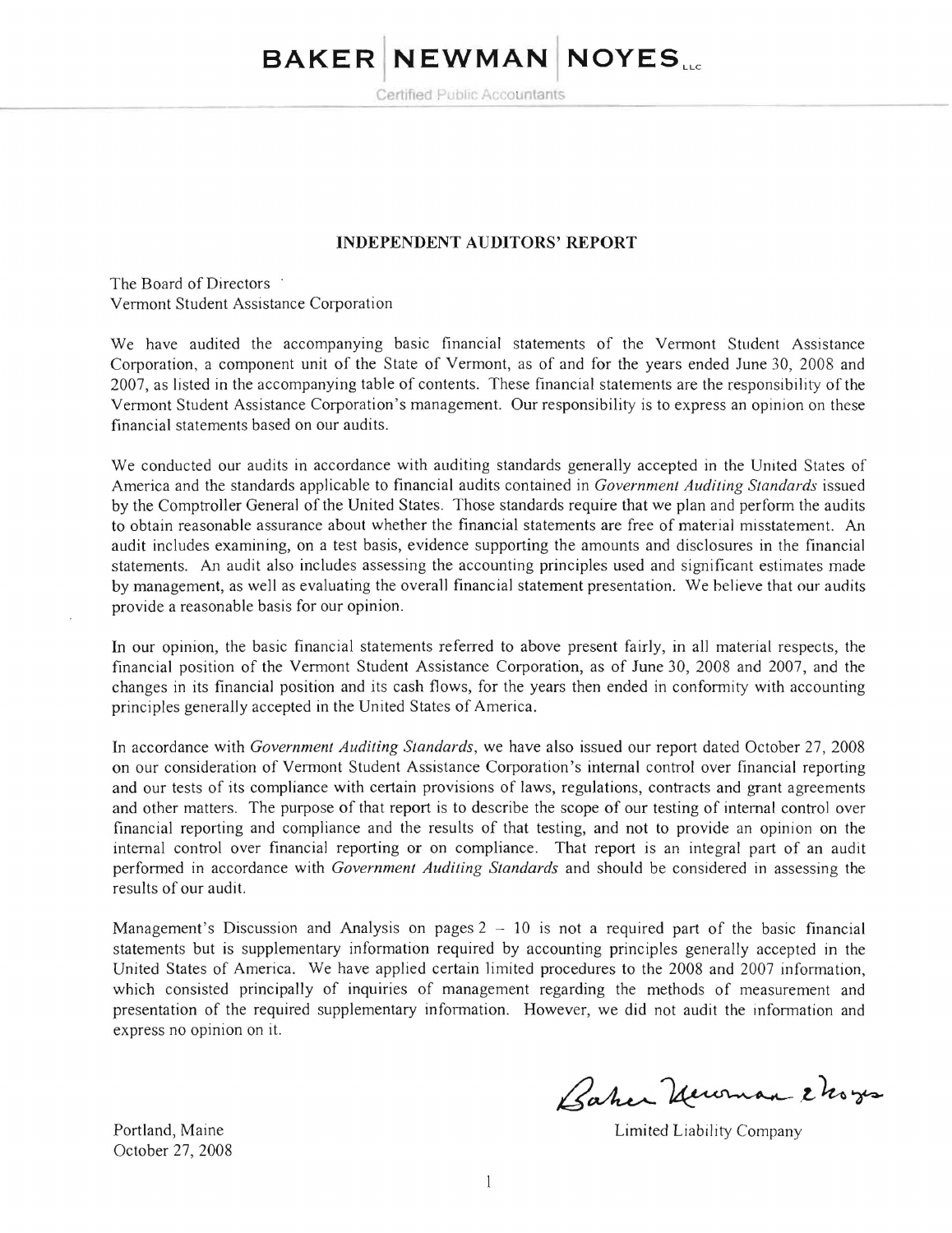(A Component Unit of the State of Vermont)

# MANAGEMENT'S DISCUSSION AND ANALYSIS

Years ended June 30, 2008 and 2007

The Vermont Student Assistance Corporation (VSAC or the Corporation) is a public non-profit corporation created by the State of Vermont to provide opportunities for Vermont residents to pursue postsecondary education. VSAC's mission is to ensure that all Vermonters have the necessary financial and informational resources to pursue their educational goals beyond high school. VSAC awards grants and scholarships, and finances, guarantees, originates, and services education loans to students and parents. VSAC also administers student employment programs, and outreach services to students and adults seeking postsecondary education opportunities. In the past, the Corporation contracted with several schools and colleges in Vermont to serve as the financial aid office for the institution. Following changes to the Higher Education Act, this service was phased out during the year ending June 30, 2008. Finally, VSAC manages the Vermont Higher Education Investment Plan.

VSAC administers the State grant program, funded by State appropriations, at no cost to the State. VSAC administers and awards over 156 scholarship funds, including VSAC assisted scholarships and scholarship funds held and managed by VSAC.

VSAC's education loan programs are financed through issuance of limited obligation bonds. Certain education loans are guaranteed by VSAC as a guarantor and/or reinsured by the U.S. Department of Education through the Federal Family Education Loan Program (FFELP). VSAC education loans are available to Vermont students attending both in-state and out-of-state institutions, and to students of Vermont institutions.

VSAC's outreach services are funded through a variety of federal grants, including GEAR UP and Talent Search, as well as through State grants, and general corporate support.

Management's Discussion and Analysis Report includes Fiscal 2008 and Fiscal 2007 information due to the fact that the Financial Statements include Fiscal 2008 and Fiscal 2007 information.

# **FISCAL 2008**

# *Fiscal 2008 Highlights and Overall Financial Position*

- During the year ended June 30, 2008, VSAC had a loss of \$14.0 million compared to a surplus of \$16.0 million during the year ended June 30, 2007.
- The change in results of VSAC operations was mainly due to capital market liquidity disruptions which caused interest expense to increase \$25.8 million.
- VSAC's total net assets decreased \$14.0 million to \$124.8 million.
- During the year ended June 30, 2008 VSAC provided over \$26.3 million in grants and scholarships to Vermont students.
- VSAC originated \$477.2 million in student loans, including new loans to students and parents and consolidation of existing loans. VSAC holds \$2.10 billion in education loans receivable and related interest at June 30, 2008.
- VSAC returned over \$6.7 million in interest and principal rebates to students in its loan programs during fiscal 2008, and paid over \$4.4 million in fees on behalf of our borrowers (amortized over the life of the loans).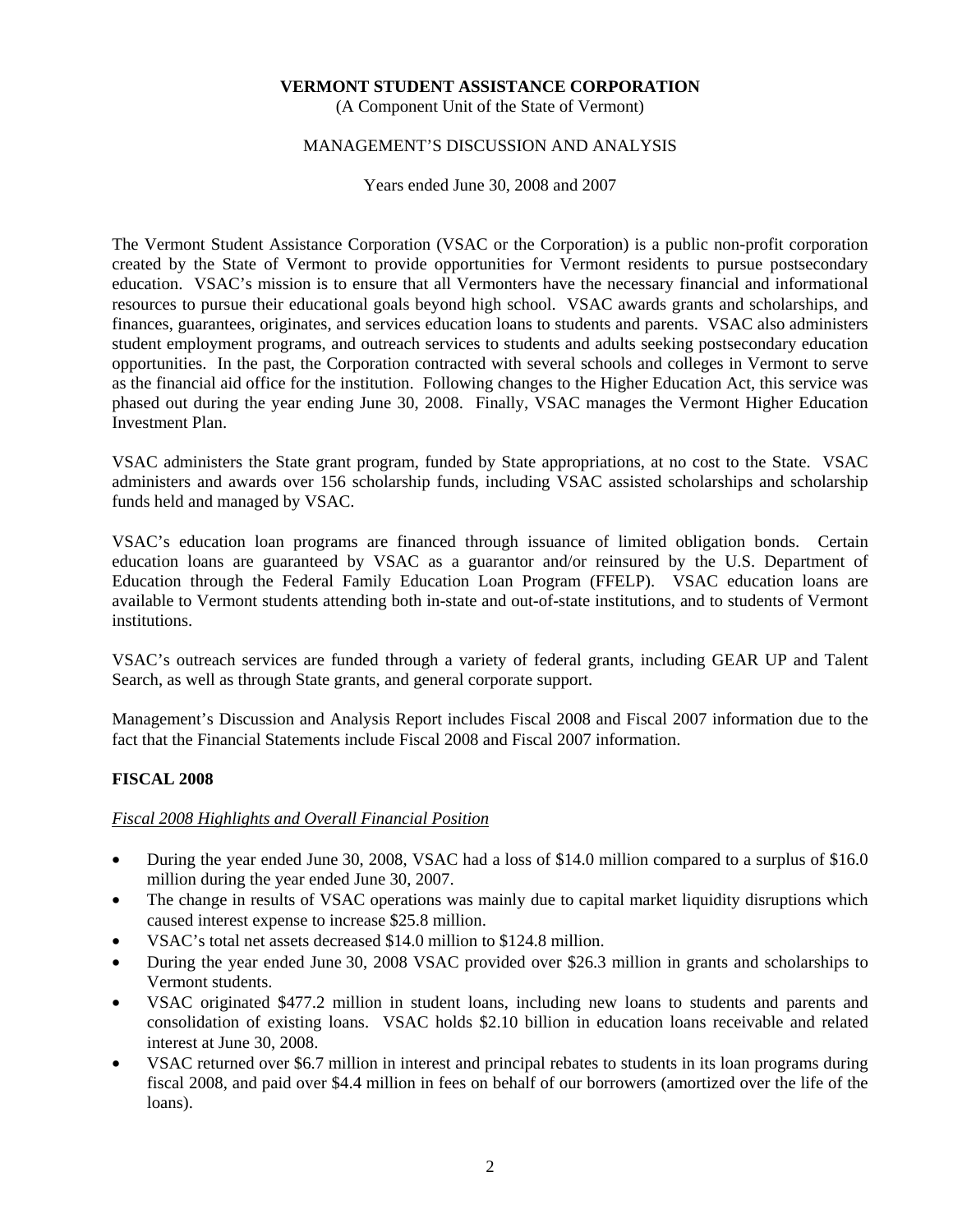# *The Financial Statements*

VSAC's financial statements are a series of reports that detail financial information using accounting methods similar to those used by private businesses, especially financial institutions.

The statement of revenues, expenses and changes in net assets presents the results of VSAC's operations. The statement reports all revenues and expenses, and reconciles the beginning and end of year net asset balances.

The statement of net assets includes all the Corporation's assets and liabilities. The statement also presents the balance of assets in excess of liabilities, or net assets.

The statement of cash flows supplements these statements providing relevant information about cash receipts and payments for the Corporation.

The notes to financial statements are an integral part of the financial statements and contain information necessary to get a complete view of VSAC's financial position.

# **Condensed Financial Information**

# **Statement of Net Assets**

|                                            | 2008         | 2007<br>(In Thousands) |
|--------------------------------------------|--------------|------------------------|
| Assets:                                    |              |                        |
| Cash and investments                       | \$<br>93,349 | \$270,109              |
| Education loans receivable (plus interest) | 2,103,775    | 1,895,433              |
| Other assets                               | 34,722       | 36,015                 |
| <b>Total assets</b>                        | \$2,231,846  | \$2,201,557            |
| <b>Liabilities:</b>                        |              |                        |
| Bonds and notes payable (plus interest)    | \$2,068,471  | \$2,020,066            |
| Arbitrage earnings rebatable               | 25,390       | 32,254                 |
| Other liabilities                          | 13,140       | 10,407                 |
| <b>Total liabilities</b>                   | 2,107,001    | 2,062,727              |
| <b>Net assets:</b>                         |              |                        |
| Restricted                                 | 62,302       | 85,581                 |
| Unrestricted                               | 60,068       | 51,182                 |
| Net investment in property and equipment   | 2,475        | 2,067                  |
| Total net assets                           | 124,845      | 138,830                |
| Total liabilities and net assets           | \$2,231,846  | \$2,201,557            |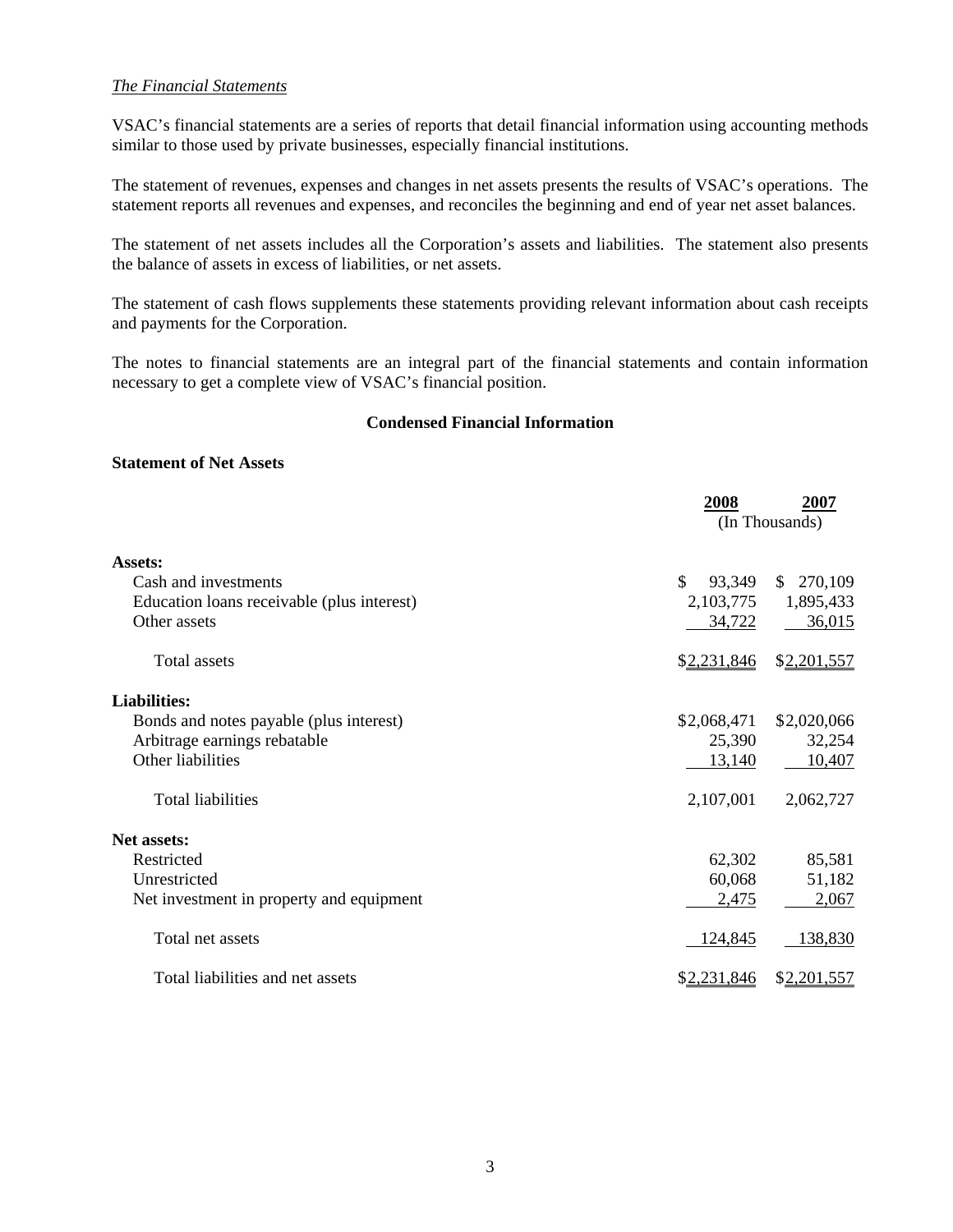# **Statement of Revenues and Expenses**

|                                               | 2008      | 2007<br>(In Thousands) |
|-----------------------------------------------|-----------|------------------------|
| <b>Revenues:</b>                              |           |                        |
| Interest earned from education loan financing | \$142,286 | \$147,635              |
| Other loan and guarantee program revenues     | 5,804     | 6,537                  |
| Investment interest                           | 7,676     | 10,381                 |
| Vermont state appropriations                  | 20,459    | 18,524                 |
| Federal grants                                | 4,867     | 4,347                  |
| Scholarship and gift revenue                  | 3,937     | 4,598                  |
| Other revenue                                 | 462       | 878                    |
| Total operating revenues                      | 185,491   | 192,900                |
| <b>Expenses:</b>                              |           |                        |
| Student aid                                   | 26,345    | 22,511                 |
| Interest rebated to borrowers                 | 6,749     | 6,074                  |
| Interest on debt                              | 100,478   | 74,653                 |
| Other loan financing costs                    | 28,309    | 38,916                 |
| Corporate operating expenses and depreciation | 37,595    | 34,764                 |
| Total expenses                                | 199,476   | 176,918                |
| Excess (deficit) of revenues over expenses    | (13,985)  | 15,982                 |
| Total net assets at the beginning of the year | 138,830   | 122,848                |
| Total net assets at the end of the year       | \$124,845 | \$138,830              |

## *Net Assets*

Cash and investment balances decreased from June 30, 2007 to 2008 from \$270.1 to \$93.3 million. Bonds for fiscal 2008 loan originations were issued in June 2007. The bonds for fiscal 2009 originations were issued in July 2008.

Student loans and interest receivable totaled \$2.1 billion at June 30, 2008, up from \$1.9 billion in 2007 representing natural growth in the student loan portfolio.

U.S. Treasury arbitrage payable is described in the expense discussion. This liability decreased as of June 30, 2008, to \$25.4 million, or approximately 1.1% of total assets. Unrestricted net assets increased from \$51.2 million in 2007 to \$60.1 million in 2008. The unrestricted funds are used to finance student loans and for corporate working capital. Unrestricted net assets invested in student loans totaled \$34.3 million at June 30, 2008.

Restricted net assets decreased from \$85.6 million to \$62.3 million at June 30, 2008. \$58.4 million were restricted by bond resolutions, a decrease in equity within the bond trusts of \$21.8 million. The remaining \$3.9 million is restricted for scholarships and grants, and for programs to encourage students to pursue higher education.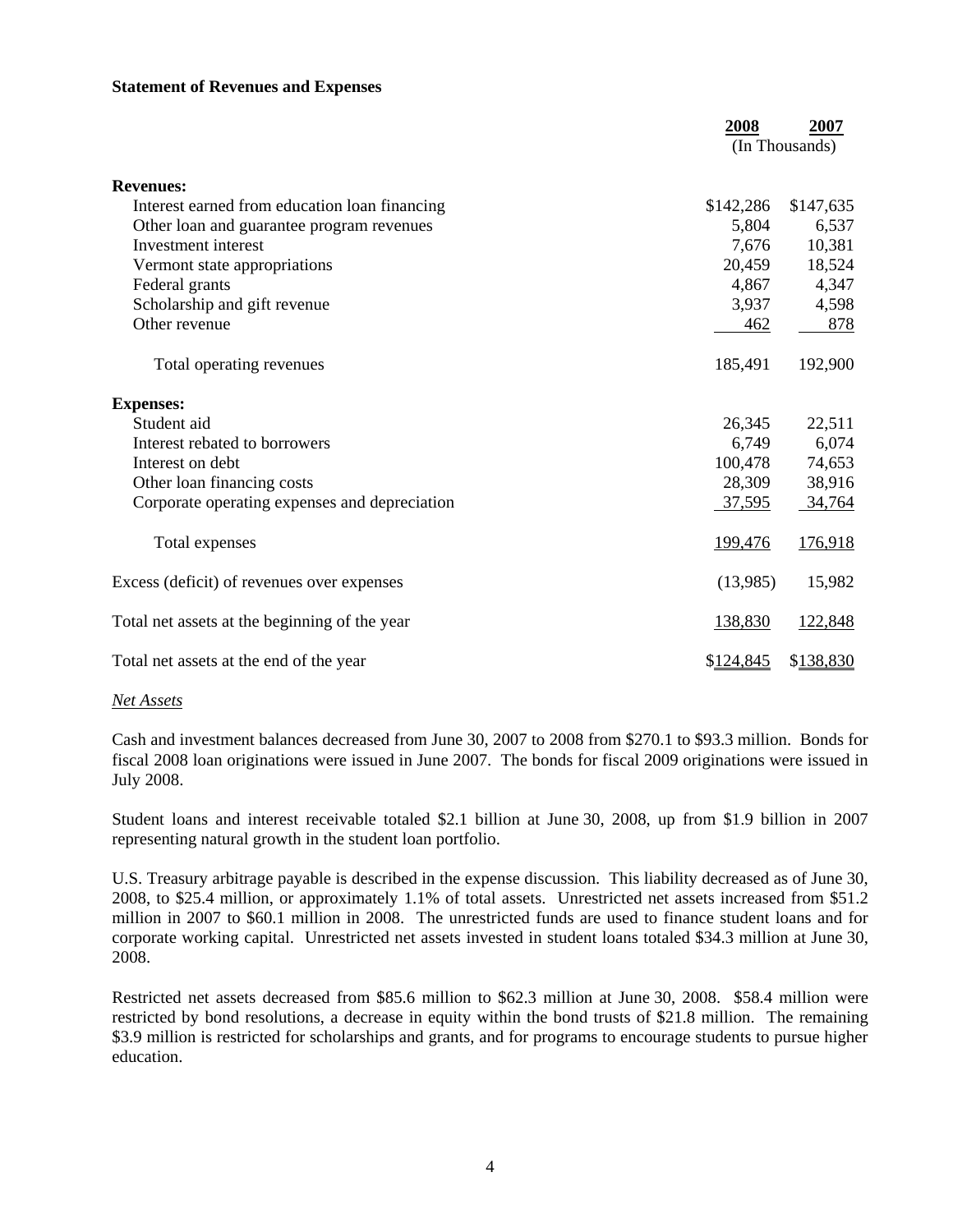# *Revenues*

VSAC's fiscal 2008 operations resulted in a decrease in net assets of \$14.0 million. All revenues for 2008 are considered operating revenues. VSAC realized \$185.5 million in revenues versus \$199.5 million in total expenses. VSAC revenues include interest income on student loans, various federal interest subsidies and special allowance payments, State of Vermont appropriations, and fees earned in the federal guarantee program.

Overall loan revenue to VSAC is closely related to the general interest rate environment. During 2008, interest revenue and subsidies decreased from \$147.6 to \$142.3 million. Interest for certain loans is paid by the U.S. Department of Education as a subsidy to qualifying borrowers. This interest subsidy represented \$17.3 million in 2008.

VSAC also receives special allowance payments under certain interest rate conditions. Decreasing interest rates and changes in rules regarding eligibility of certain loans subject to floor rates, partially offset by increases in the overall size of the loan portfolio, resulted in a decrease in special allowance payments from \$42.4 million in 2007 to \$29.1 million in 2008. Additionally, 2008 was the first full effective year of changes in the Higher Education Act requiring certain student loan interest be returned to the U.S. Department of Education. This change reduced loan revenue in 2008 by \$7.1 million.

Interest rate risk on student loan assets is managed by closely matching the coupon rate reset frequency of our debt instruments with rates that drive our loan returns. Our outstanding bond rates are reset on 7, 28 and 35 day intervals. Rates on student loans are reset each quarter and are based on short term commercial paper or LIBOR rates.

Other revenues associated with the loan and loan guarantee programs include consolidation fees, default aversion fees, collections revenues, and other program fees and revenues. Changes to the Higher Education Act effective October 1, 2008 reduced fees paid in the guarantee program. These fees and revenues totaled \$5.8 million in 2008 and \$6.5 million in 2007.

Interest rates decreased throughout the year resulting in decreased interest revenue on investments. Investments include student loan funds temporarily invested in cash and short term investments, and scholarship funds invested for long-term growth and income. Returns on all investments decreased from \$10.4 million to \$7.7 million, as interest rates decreased and our total invested funds decreased. The decrease in invested funds is related to the timing of student loan bond issues.

VSAC's regular appropriation increased from \$18.5 million to \$20.5 million. As in prior years, the State's appropriation for the grant program is used entirely to provide grant funds directly to students. VSAC receives no administrative allowance for administering the State grant program.

Federal grants increased from \$4.3 million to \$4.8 million in fiscal 2008.

Scholarship revenues, principally restricted gifts and grants, decreased from \$4.6 million in 2007 to \$3.9 million in 2008.

# *Expenses*

VSAC has four main types of expenses: 1. Student aid, 2. Interest and other costs of debt, 3. Noninterest costs of financing loans, and 4. Costs of operations.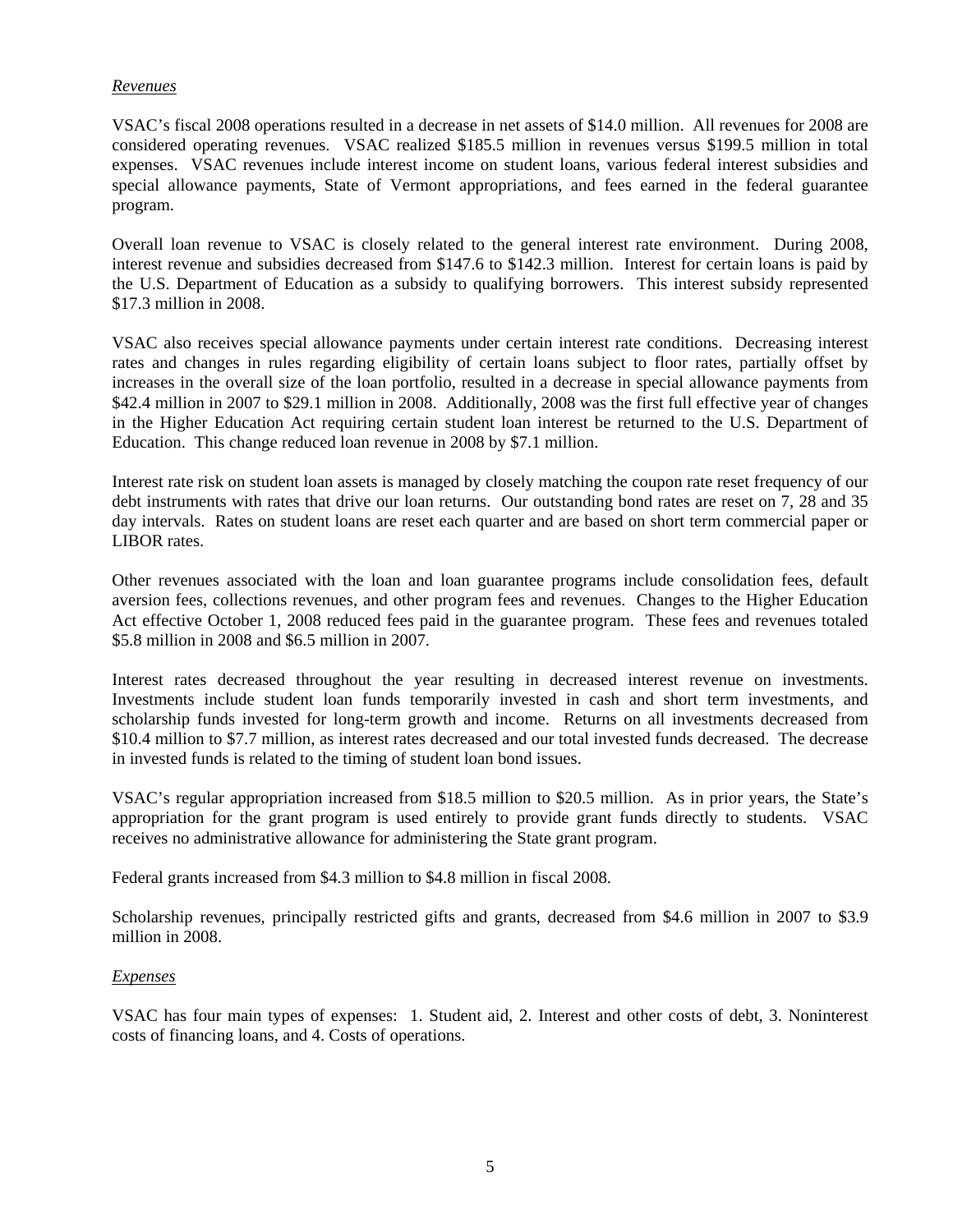Student Aid – VSAC provided Vermont students with \$26.3 million in student aid during fiscal 2008. \$20.8 million in grant aid was provided from State appropriations. An additional \$5.5 million was made available through various scholarship programs managed by VSAC. Direct aid in the form of grants and scholarships represented 13.2% of VSAC's operating expenses.

While not strictly a student aid expense, interest rebated to borrowers and fees paid on behalf of borrowers are items that help current and former students and parents manage their education debt. VSAC provided \$6.7 million in rebates of interest to borrowers and \$4.4 million in payment of fees on behalf of borrowers in fiscal 2008. The interest rebates represent 3.4% of VSAC's fiscal 2008 operating expenses.

It is also important to note that, while not an expense to the Corporation, the largest portion of aid to students is the \$477.2 million of loans VSAC made available to students and parents in fiscal 2008.

Interest Costs – In order to provide Vermont students and parents with low cost loans, VSAC issues both taxexempt and taxable variable interest bonds in the public markets. The interest costs of these bonds represent a major expense category for VSAC. The interest rate resets for these bonds are primarily set using an auction process that results in rates closely tracking the SIFMA auction index or one month LIBOR. The general disruption in capital markets and more specific liquidity freeze in the auction bond market negatively impacted VSAC bonds. When the auction process was not successful in resetting rates, the rates were derived using formulas. The formulas use an index (JJ Kenny or short term commercial paper) multiplied by a margin or an average of treasury bills with a margin added to that index. The formulas resulted in higher interest rates during 2008. More significantly, the indices used in these formulae diverged from the indices used in setting our FFEL loan special allowance revenue. The mismatch resulted in significantly higher interest costs without corresponding increases in loan revenue.

With the increase in bond interest rates from fiscal 2007 to 2008, VSAC interest costs rose from \$74.7 to \$100.5 million. This represented 50.4% of VSAC operating expenses in fiscal 2008 up from 42.2% in 2007.

Other Loan Financing Costs – Other expenses incurred in the loan financing area include credit enhancement and remarketing fees for our bond issues, consolidation and lender fees VSAC pays to the federal government, provisions for changes in arbitrage earnings liability to the U.S Treasury, and increases in VSAC's provision for uninsured loan losses, as well as a variety of other costs incurred in issuing and managing over \$2.1 billion in outstanding bonds and notes. These costs totaled \$28.3 million in fiscal 2008, representing approximately 14.2% of total operating expenses. Changes in these financing costs from year to year are principally due to changes in the total outstanding indebtedness, and by changes in arbitrage liability. Arbitrage liability represents earnings on tax exempt bond-financed loans and investments that would be returned to the U.S. Treasury if the loan portfolios were completely liquidated at June 30, and all bondholders were repaid. It represents earnings to date, and is a function of past and current interest rates on debt and assets held by VSAC. It is fairly volatile and is managed to minimize the probability of a liability balance at the end of a bond life cycle.

In fiscal 2008, VSAC's provision for losses on student loans was \$11.8 million compared to \$8.5 million in fiscal 2007.

Costs of Operations – The costs of operating VSAC's programs, as well as facilities and overhead costs totaled \$37.6 million in fiscal 2008, an increase of approximately 8.1% from fiscal 2007. Salaries and benefits were \$25.9 million in fiscal 2008, approximately 68.9% of costs of operations. Overall costs of operations represent 18.8% of total operating expenses.

Total expenses for 2008 totaled \$199.5 million. Revenues totaled \$185.5 million. The excess of expenses over revenues was \$14.0 million. The change in total net assets for the year was a decrease of \$14.0 million. The ending balance of net assets at June 30, 2008 was \$124.8 million, as compared to \$138.8 million at June 30, 2007.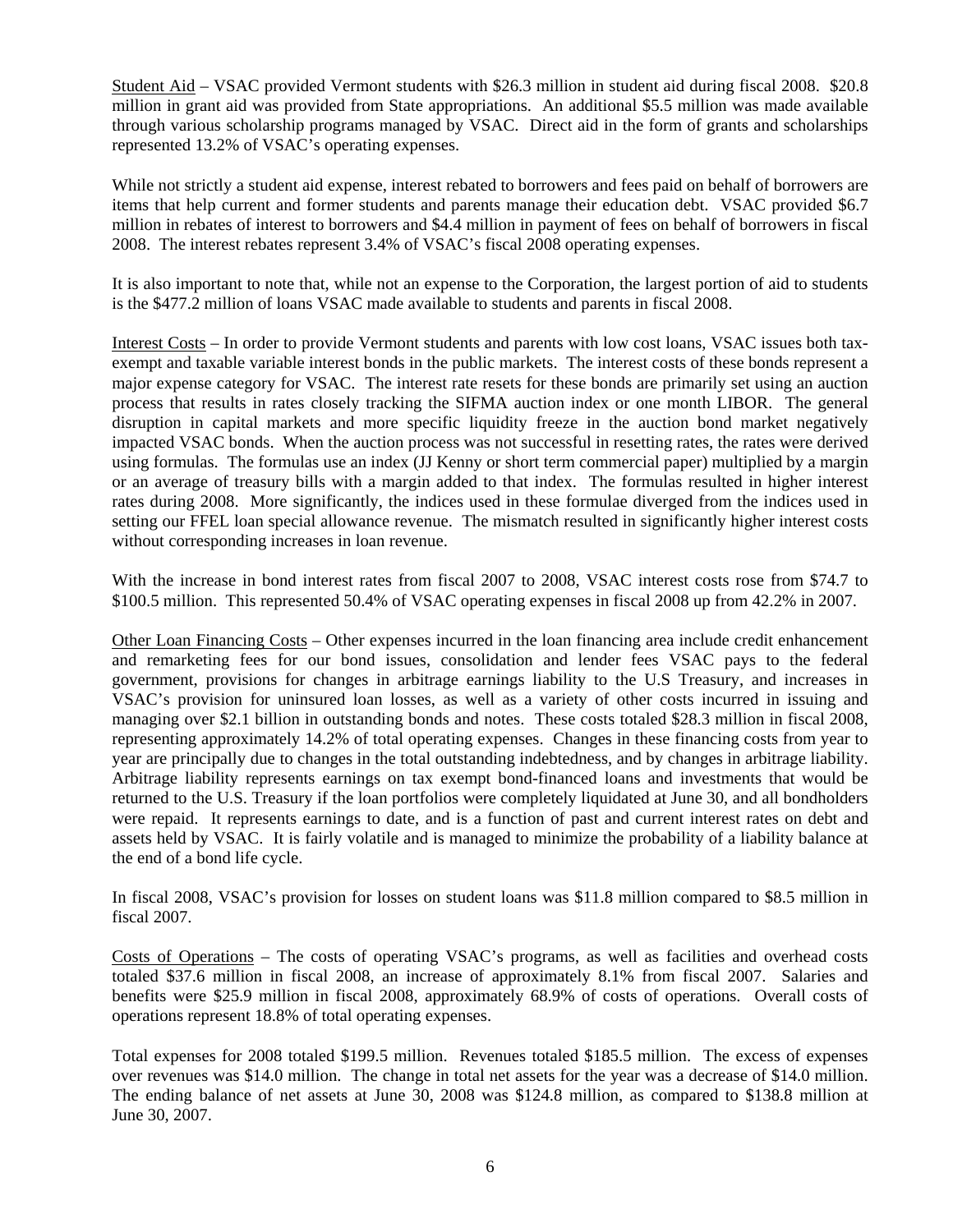# **FISCAL 2007**

# *Fiscal 2007 Highlights and Overall Financial Position*

- During the year ended June 30, 2007 VSAC provided over \$22.5 million in grants and scholarships to Vermont students.
- VSAC originated over \$620.7 million in student loans, including new loans to students and parents and consolidation of existing loans. VSAC holds \$1.90 billion in education loans receivable at June 30, 2007.
- VSAC returned over \$6.0 million in interest and principal rebates to students in its loan programs during fiscal 2007, and paid over \$4.6 million in fees on behalf of our borrowers (amortized over the life of the loans).
- VSAC's total net assets increased \$16 million to \$138.8 million.

# *The Financial Statements*

VSAC's financial statements are a series of reports that detail financial information using accounting methods similar to those used by private businesses, especially financial institutions.

The statement of revenues, expenses and changes in net assets presents the results of VSAC's operations. The statement reports all revenues and expenses, and reconciles the beginning and end of year net asset balances.

The statement of net assets includes all the Corporation's assets and liabilities. The statement also presents the balance of assets in excess of liabilities, or net assets.

The statement of cash flows supplements these statements providing relevant information about cash receipts and payments for the Corporation.

The notes to financial statements are an integral part of the financial statements and contain information necessary to get a complete view of VSAC's financial position.

# **Condensed Financial Information**

# **Statement of Net Assets**

|                                            | 2007          | 2006           |
|--------------------------------------------|---------------|----------------|
|                                            |               | (In Thousands) |
| <b>Assets:</b>                             |               |                |
| Cash and investments                       | \$<br>270,109 | 152,208<br>\$. |
| Education loans receivable (plus interest) | 1,895,433     | 1,670,870      |
| Other assets                               | 36,015        | 35,857         |
| Total assets                               | \$2,201,557   | \$1,858,935    |
| <b>Liabilities:</b>                        |               |                |
| Bonds and notes payable (plus interest)    | \$2,020,066   | \$1,705,825    |
| Arbitrage earnings rebatable               | 32,254        | 23,525         |
| Other liabilities                          | 10,407        | 6,737          |
| Total liabilities                          | 2,062,727     | 1,736,087      |
| <b>Net assets:</b>                         |               |                |
| Restricted                                 | 85,581        | 69,951         |
| Unrestricted                               | 51,182        | 50,786         |
| Net investment in property and equipment   | 2.067         | 2,111          |
| Total net assets                           | 138,830       | 122,848        |
| Total liabilities and net assets           | \$2,201,557   | \$1,858,935    |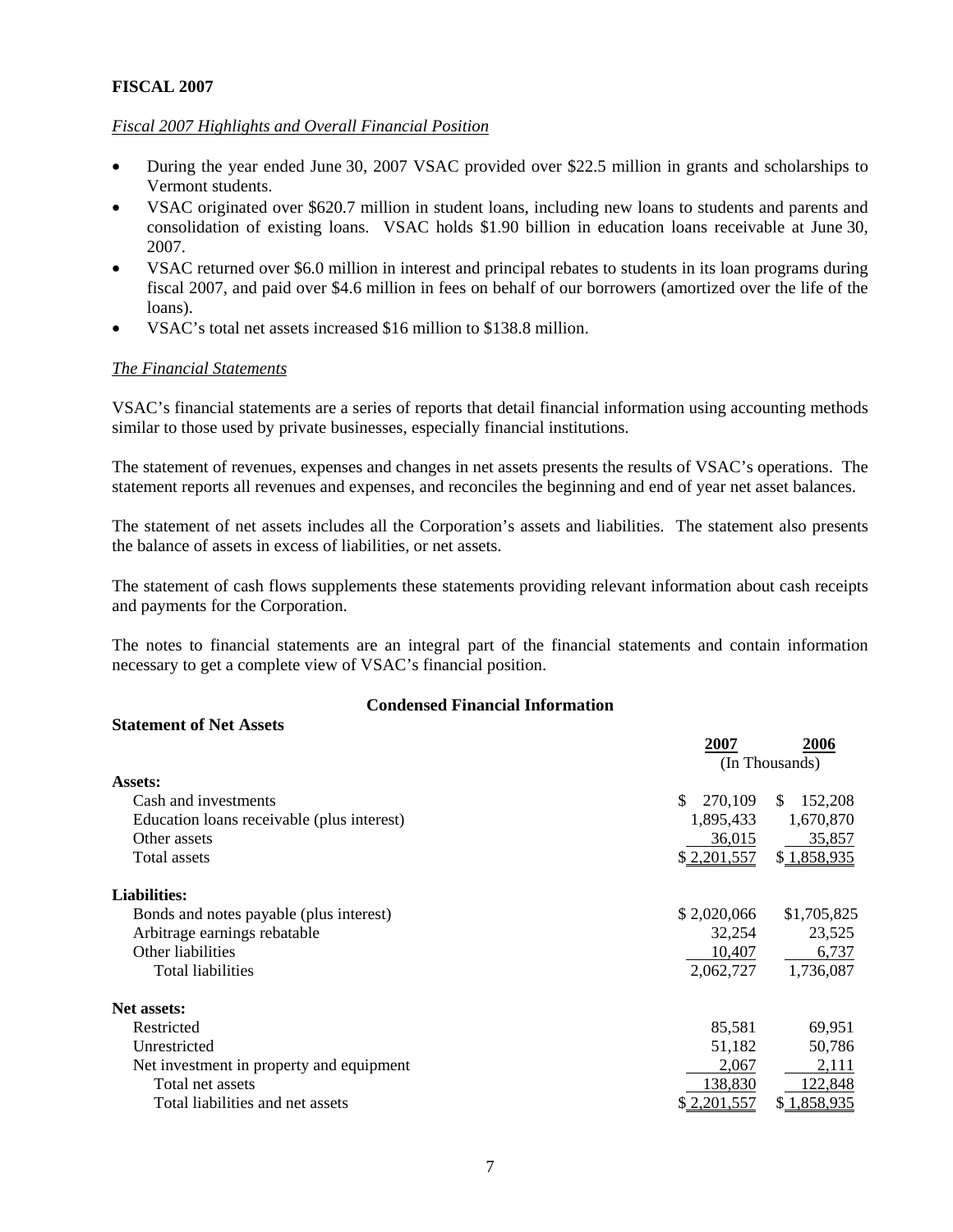# **Statement of Revenues and Expenses**

|                                               | 2007           | 2006      |
|-----------------------------------------------|----------------|-----------|
|                                               | (In Thousands) |           |
| <b>Revenues:</b>                              |                |           |
| Interest earned from education loan financing | \$147,635      | \$127,519 |
| Other loan and guarantee program revenues     | 6,537          | 5,155     |
| Investment interest                           | 10,381         | 9,414     |
| Vermont state appropriations                  | 18,524         | 18,763    |
| Federal grants                                | 4,347          | 3,841     |
| Scholarship and gift revenue                  | 4,598          | 4,109     |
| Other revenue                                 | 878            | 1,087     |
| Total operating revenues                      | 192,900        | 169,888   |
| <b>Expenses:</b>                              |                |           |
| Student aid                                   | 22,511         | 23,429    |
| Interest rebated to borrowers                 | 6,074          | 6,561     |
| Interest on debt                              | 74,653         | 56,371    |
| Other loan financing costs                    | 38,916         | 35,538    |
| Corporate operating expenses and depreciation | 34,764         | 32,985    |
| Total expenses                                | 176,918        | 154,884   |
| Excess of revenues over expenses              | 15,982         | 15,004    |
| Total net assets at the beginning of the year | 122,848        | 107,844   |
| Total net assets at the end of the year       | \$138,830      | \$122,848 |

## *Net Assets*

Cash and investment balances increased from June 30, 2006 to 2007 from \$152.2 to \$270.1 million. Bonds for fiscal 2008 loan originations were issued in June 2007. The bonds for fiscal 2007 originations were issued in July 2006.

Student loans and interest receivable totaled \$1.9 billion at June 30, 2007, up from \$1.7 billion in 2006.

U.S. Treasury arbitrage payable is described in the expense discussion. This liability increased as of June 30, 2007, to \$32.3 million, or approximately 1.4% of total assets. Unrestricted net assets increased from \$50.8 million in 2006 to \$51.2 million in 2007. The unrestricted funds are used to finance student loans and for corporate working capital. Unrestricted net assets invested in student loans totaled \$42.6 million at June 30, 2007.

Restricted net assets increased from \$70.0 million to \$85.6 million at June 30, 2007. \$80.2 million were restricted by bond resolutions, an increase in equity within the bond estates of \$13.6 million. The remaining \$5.4 million is restricted for scholarships and grants, and for programs to encourage students to pursue higher education.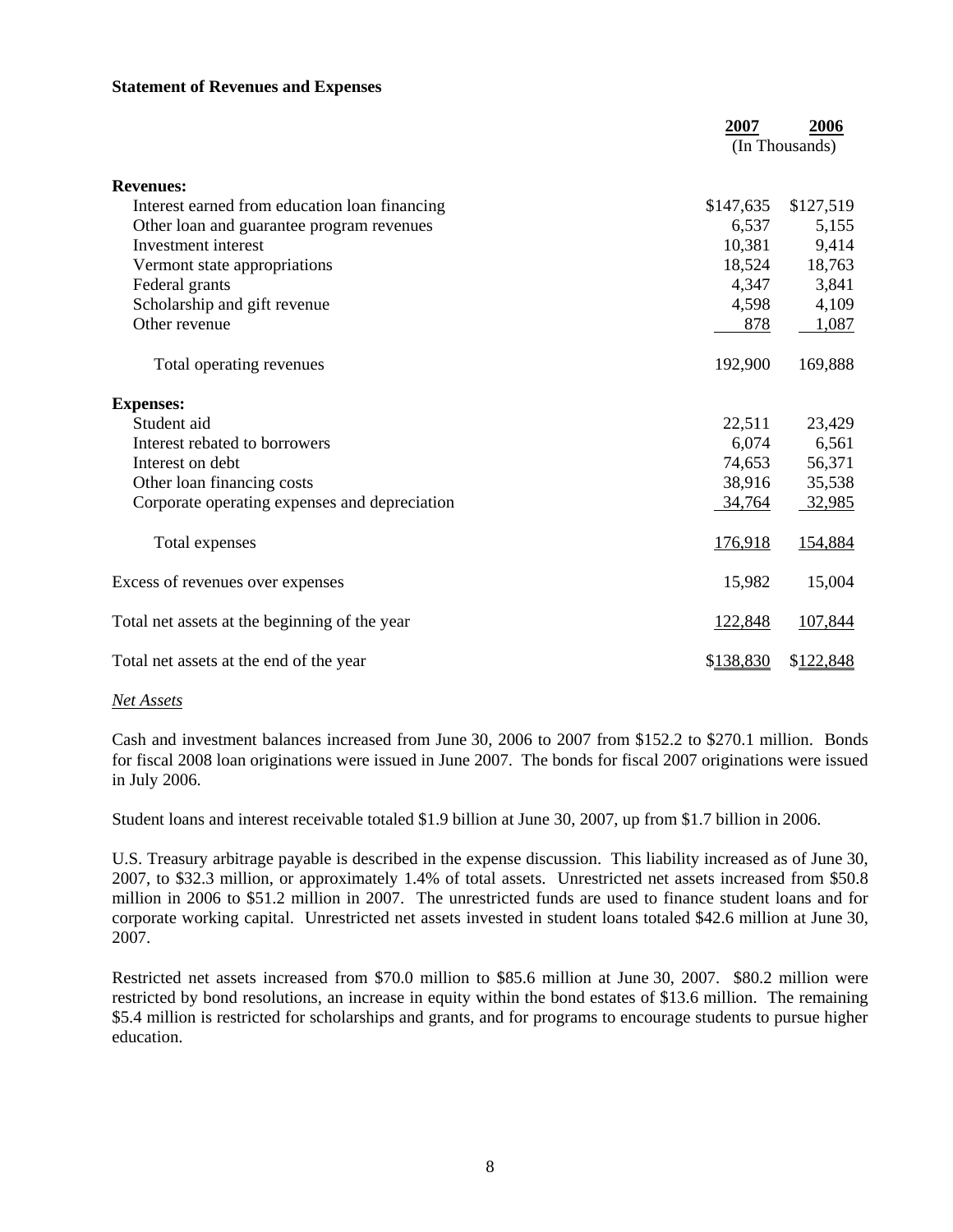# *Revenues*

VSAC's fiscal 2007 operations resulted in an increase in net assets of \$16.0 million. All revenues for 2007 are considered operating revenues. VSAC realized \$192.9 million in revenues versus \$176.9 million in total expenses. VSAC revenues include interest income on student loans, as well as various federal interest subsidies and special allowance payments.

Overall loan revenue to VSAC is closely related to the general interest rate environment. During 2007, interest revenue and subsidies increased from \$127.5 to \$147.6 million. Interest for certain loans is paid by the U.S. Department of Education as a subsidy to qualifying borrowers. This interest subsidy represented \$15.2 million in 2007. VSAC also receives special allowance payments under certain interest rate conditions. Increasing interest rates and loan portfolio growth during 2007, offset by changes in rules regarding eligibility of certain loans subject to floor rates resulted in a decrease in special allowance payments from \$45.4 million in 2006 to \$42.4 million in 2007.

Interest rate risk on student loan assets is managed by closely matching the coupon rate reset frequency of our debt instruments with rates that drive our loan returns. Our outstanding bond rates are reset on 7, 28 and 35 day intervals. Rates on student loans are reset each quarter and are based on short term commercial paper or LIBOR rates. Thus, the net spread on loans carries minimal interest rate risk.

Other revenues associated with the loan and loan guarantee programs include consolidation fees, default aversion fees, collections revenues, and other program fees and revenues. These fees and revenues totaled \$6.5 million in 2007 and \$5.2 million in 2006.

Rising interest rates resulted in increasing interest revenue on investments. Investments include student loan funds temporarily invested in cash and short term investments, and scholarship funds invested for long-term growth and income. Interest on all investments increased from \$9.4 million to \$10.4 million, as interest rates increased and our total invested funds increased. The increase in invested funds is related to the timing of student loan bond issues.

VSAC's regular appropriation decreased from \$18.7 million to \$18.5 million. As in prior years, the State's appropriation for the grant program is used entirely to provide grant funds directly to students. VSAC receives no administrative allowance for administering the State grant program.

Federal grants increased from \$3.8 million to \$4.3 million in fiscal 2007.

Scholarship revenues, principally restricted gifts and grants, increased from \$4.1 million in 2006 to \$4.6 million in 2007.

# *Expenses*

VSAC has four main types of expenses: 1. Student aid, 2. Interest and other costs of debt, 3. Noninterest costs of financing loans, and 4. Costs of operations.

Student Aid – VSAC provided Vermont students with \$22.5 million in student aid during fiscal 2007. \$18.5 million in grant aid was provided from State appropriations. An additional \$4.6 million was made available through various scholarship programs managed by VSAC. Direct aid in the form of grants and scholarships represented 12.7% of VSAC's operating expenses.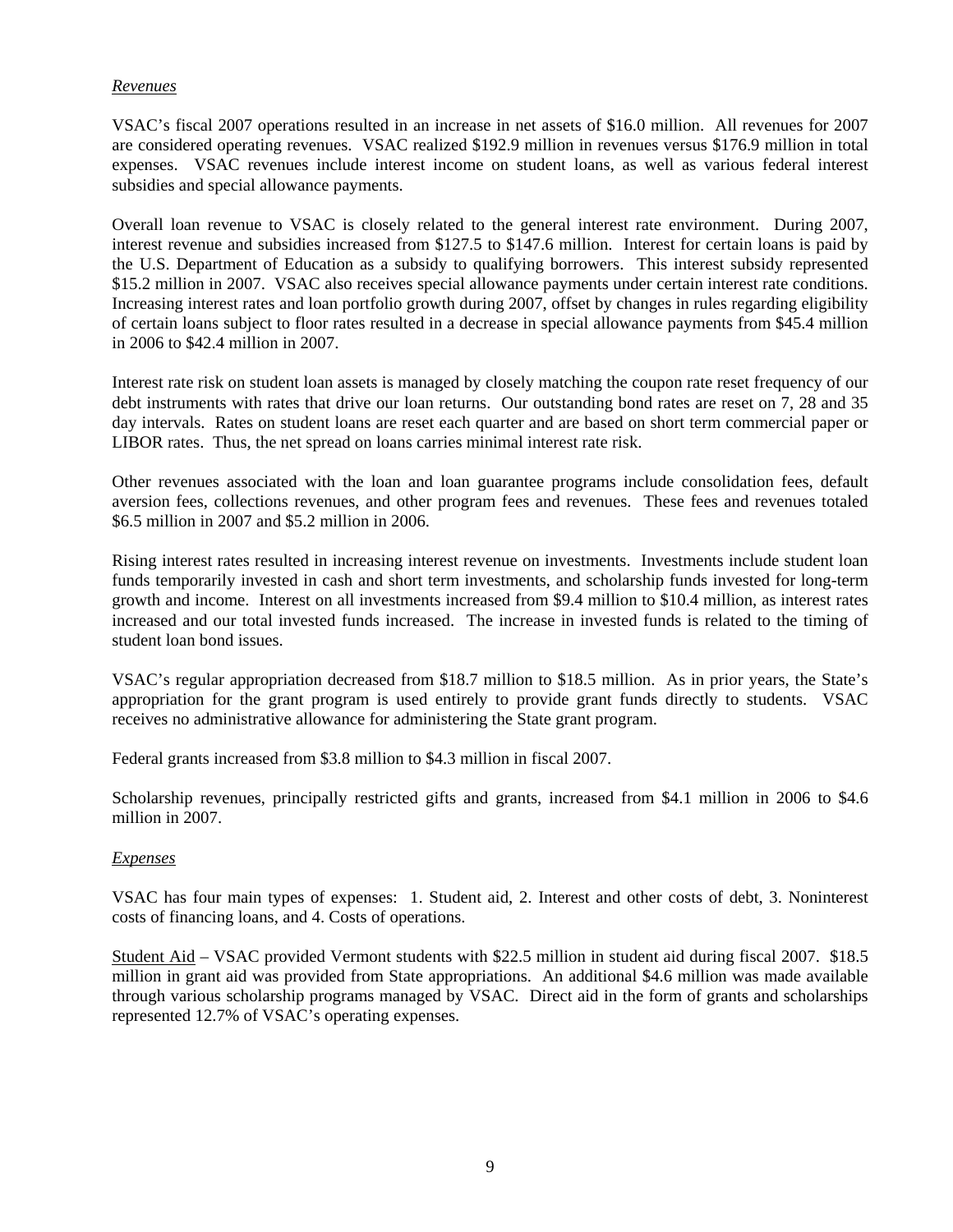While not strictly a student aid expense, interest rebated to borrowers is an item that helps current and former students and parents manage their education debt. VSAC provided \$6.1 million in rebates of interest to borrowers in fiscal 2007. VSAC has not been able to provide the level of borrower benefits on consolidation loans that it has on other underlying FFELP loans, since VSAC is required to pay a 1.05% annual fee to the Department of Education on consolidated loans. The decrease in interest rebated to borrowers from 2006 to 2007 is primarily the result of the continuing shift from Stafford and PLUS loans to consolidation loans in our portfolio. These rebates represent 3.4% of VSAC's fiscal 2007 operating expenses.

It is also important to note that, while not an expense to the Corporation, the largest portion of aid to students is the \$620.7 million of loans VSAC made available to students and parents in fiscal 2007.

Interest Costs – In order to provide Vermont students and parents with low cost loans, VSAC issues both taxexempt and taxable bonds in the public markets. The interest costs of these bonds represent a major expense category for VSAC. Since all bonds issued to finance loans are variable rate securities, interest costs vary from year to year as the general interest rate environment changes. The variable nature of these securities matches the variable rate structure of most of our loans, so revenues and expenses related to the bonds are highly correlated.

With the increase in interest rates from fiscal 2006 to 2007, VSAC interest costs rose from \$56.4 to \$74.7 million. This represented 42.0% of VSAC operating expenses in fiscal 2007.

Other Loan Financing Costs – Other expenses incurred in the loan financing area include credit enhancement and remarketing fees for our bond issues, consolidation and lender fees VSAC pays to the federal government, provisions for changes in arbitrage earnings liability to the U.S Treasury, and increases in VSAC's provision for uninsured loan losses, as well as a variety of other costs incurred in issuing and managing over \$2.0 billion in outstanding bonds and notes. These costs totaled \$38.9 million in fiscal 2007, representing approximately 21.9% of total operating expenses. Changes in these financing costs from year to year are principally due to changes in the total outstanding indebtedness, and by changes in arbitrage liability. Arbitrage liability represents earnings on tax exempt bond-financed loans and investments that would be returned to the U.S. Treasury if the loan portfolios were completely liquidated at June 30, and all bondholders were repaid. It represents earnings to date, and is a function of past and current interest rates on debt and assets held by VSAC. It is fairly volatile and is managed to minimize the probability of a liability balance at the end of a bond life cycle.

In fiscal 2007, VSAC's provision for losses on student loans was \$8.5 million compared to \$10.7 million in fiscal 2006.

Costs of Operations – The costs of operating VSAC's programs, as well as facilities and overhead costs totaled \$34.8 million in fiscal 2007, an increase of approximately 5.4% from fiscal 2006. Salaries and benefits were \$24.3 million in fiscal 2007, approximately 70% of costs of operations. Overall costs of operations represent 19.6% of total operating expenses.

Total expenses for 2007 totaled \$176.9 million. Revenues totaled \$192.9 million. The excess of revenues over expenses was \$16.0 million. The change in total net assets for the year was an increase of \$16.0 million. The ending balance of net assets was \$138.8 million, as compared to \$122.8 million at June 30, 2006.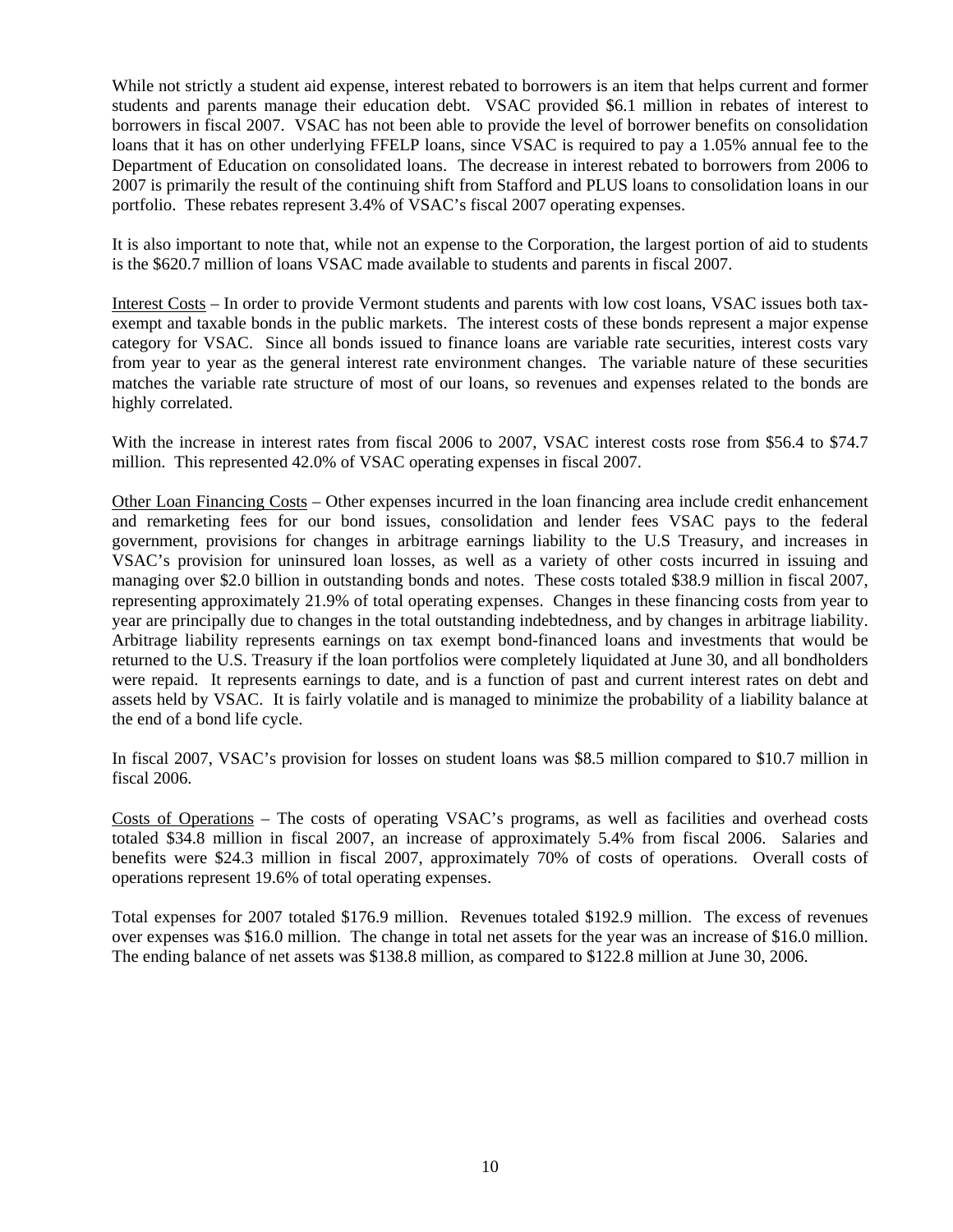(A Component Unit of the State of Vermont)

# STATEMENTS OF NET ASSETS

# June 30, 2008 and 2007

# ASSETS

|                                             | 2008         | 2007<br>(In Thousands) |
|---------------------------------------------|--------------|------------------------|
| Current assets:                             |              |                        |
| Cash and cash equivalents                   | \$<br>90,587 | \$<br>267,058          |
| Investments                                 | 2,762        | 3,051                  |
| Receivables:                                |              |                        |
| Student loans, net                          | 142,177      | 126,260                |
| Student loan interest and special allowance | 55,255       | 54,979                 |
| Investment interest                         | 215          | 777                    |
| Federal administrative and program fees     | 440          | 567                    |
| Other                                       | 869          | 1,198                  |
| Other assets                                | 1,634        | 1,526                  |
| Total current assets                        | 293,939      | 455,416                |
| Noncurrent assets:                          |              |                        |
| Receivables:                                |              |                        |
| Student loans, net                          | 1,906,343    | 1,714,194              |
| Capital assets, net                         | 22,287       | 22,628                 |
| Deferred bond issuance costs, net           | 9,277        | 9,319                  |
| Total noncurrent assets                     | 1,937,907    | 1,746,141              |
| <b>Total assets</b>                         | \$2,231,846  | \$2,201,557            |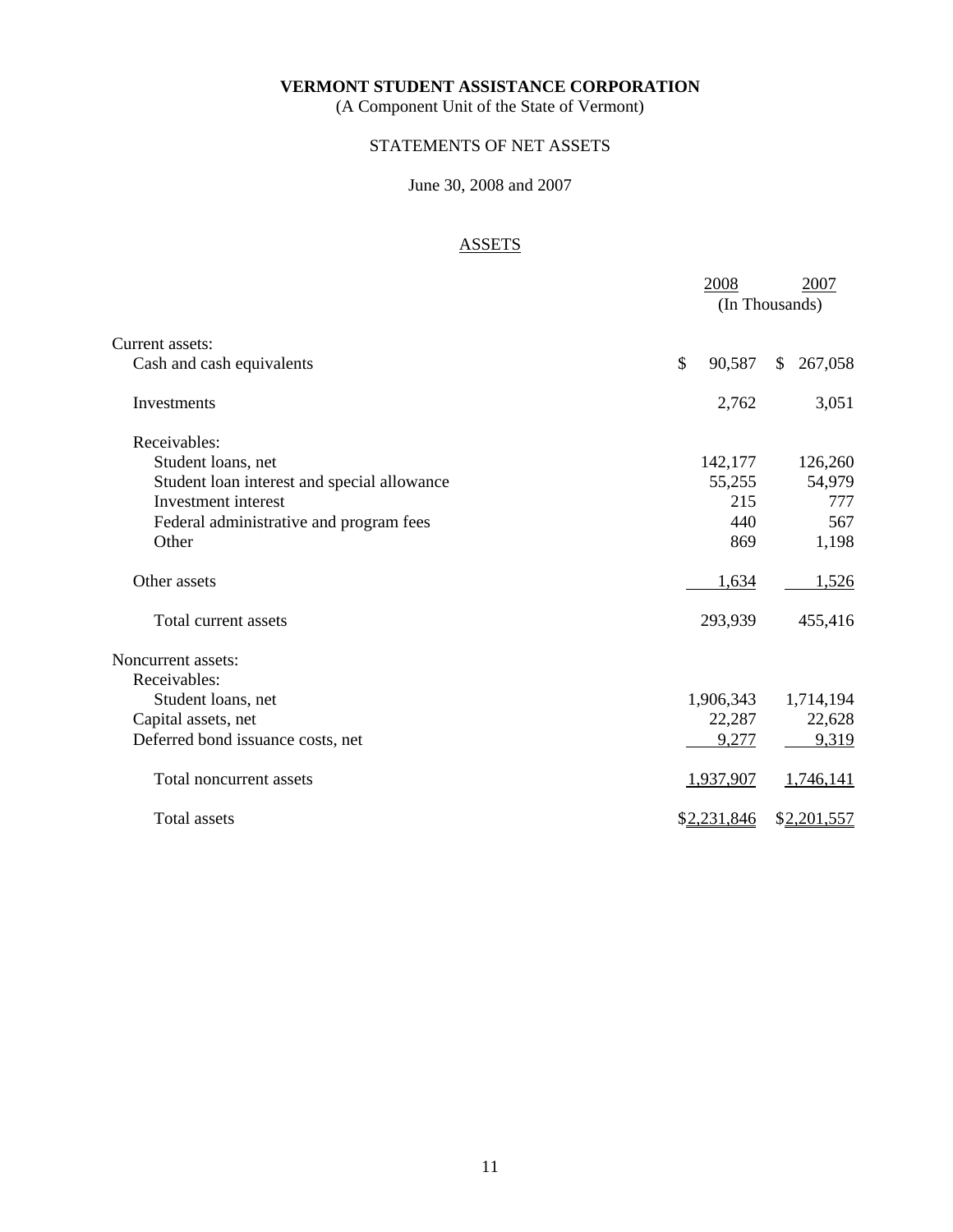# LIABILITIES AND NET ASSETS

|                                                 | 2008        | 2007           |
|-------------------------------------------------|-------------|----------------|
|                                                 |             | (In Thousands) |
| Current liabilities:                            |             |                |
| Bonds payable                                   | \$<br>1,670 | \$<br>41,655   |
| Accounts payable and other liabilities          | 6,809       | 5,257          |
| Deferred revenue                                | 6,331       | 5,150          |
| Accrued interest on bonds payable               | 2,506       | 3,746          |
| U.S. Treasury rebates payable                   |             | 547            |
| Total current liabilities                       | 17,316      | 56,355         |
| Noncurrent liabilities:                         |             |                |
| Bonds payable                                   | 2,064,295   | 1,974,665      |
| U.S. Treasury rebates payable                   | 25,390      | 31,707         |
| <b>Total noncurrent liabilities</b>             | 2,089,685   | 2,006,372      |
| <b>Total liabilities</b>                        | 2,107,001   | 2,062,727      |
| Net assets:                                     |             |                |
| Invested in capital assets, net of related debt | 2,475       | 2,067          |
| Restricted                                      | 62,302      | 85,581         |
| Unrestricted                                    | 60,068      | 51,182         |
| Total net assets                                | 124,845     | 138,830        |
| Total liabilities and net assets                | \$2,231,846 | \$2,201,557    |

See accompanying notes to the financial statements.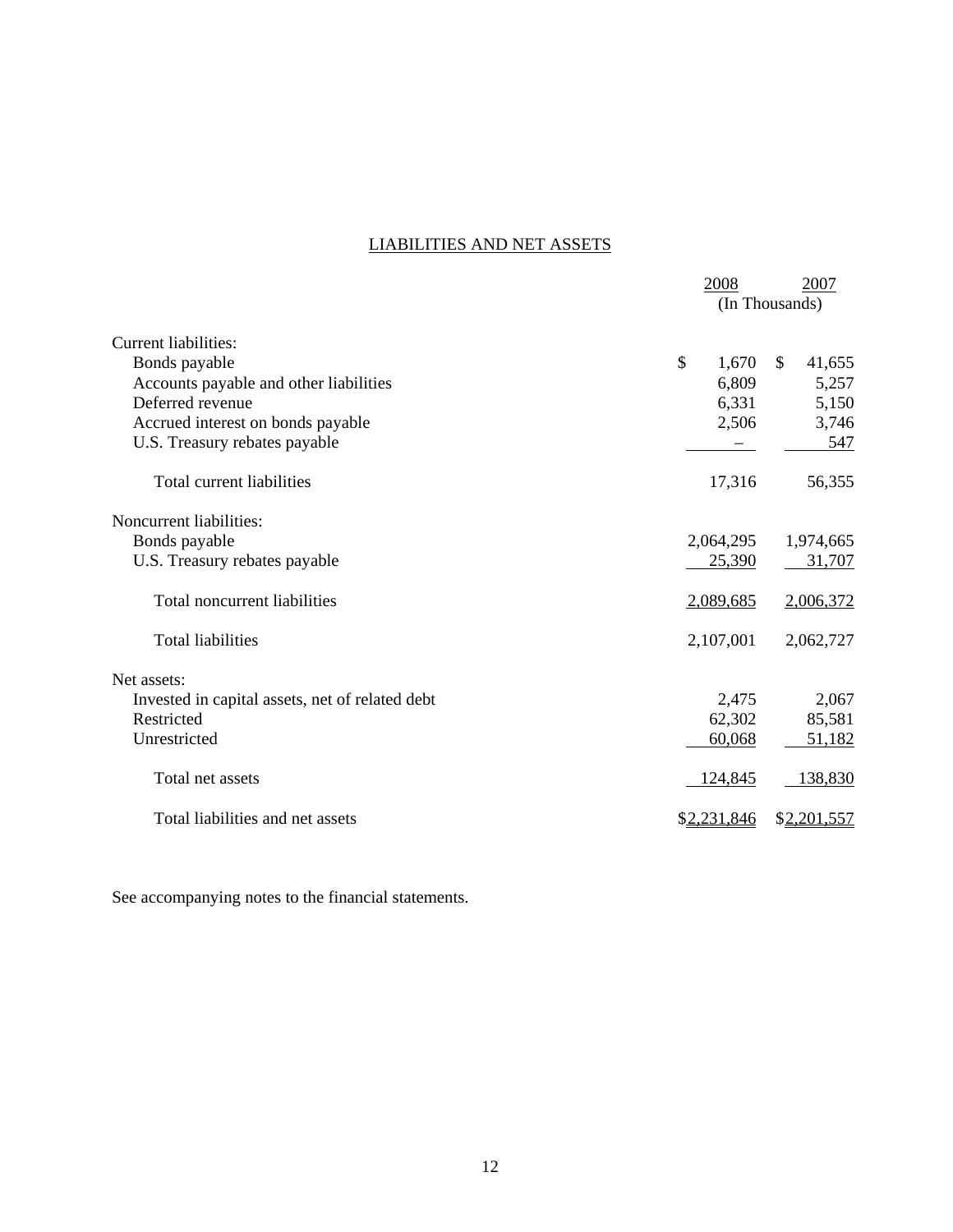(A Component Unit of the State of Vermont)

# STATEMENTS OF REVENUES, EXPENSES AND CHANGES IN NET ASSETS

# Years Ended June 30, 2008 and 2007

|                                                                   | 2008      | 2007           |
|-------------------------------------------------------------------|-----------|----------------|
|                                                                   |           | (In Thousands) |
|                                                                   |           |                |
| Operating revenues:                                               |           |                |
| Interest and fees on student loans:                               |           |                |
| U.S. Department of Education interest benefits                    | \$17,324  | \$15,161       |
| U.S. Department of Education special allowance                    | 29,059    | 42,664         |
| Borrower interest and fees on student loans                       | 102,957   | 90,113         |
| Borrower interest returned to Department of Education             | (7,054)   | (303)          |
| Vermont state appropriations                                      | 20,459    | 18,524         |
| Interest on cash and investments                                  | 7,676     | 10,381         |
| Guarantee agency administrative revenues                          | 5,804     | 6,537          |
| Federal grants                                                    | 4,867     | 4,347          |
| Scholarship and gift income                                       | 3,937     | 4,598          |
| Other income                                                      | 462       | 878            |
| Total operating revenues                                          | 185,491   | 192,900        |
| Operating expenses:                                               |           |                |
| Interest, net of amortization                                     | 100,478   | 74,653         |
| Salaries and benefits                                             | 25,895    | 24,324         |
| Grants and scholarships                                           | 26,345    | 22,511         |
| Interest rebated to borrowers                                     | 6,749     | 6,074          |
| Other general and administrative                                  | 10,233    | 8,788          |
| Interest subject to U.S. Treasury rebate                          | (6,529)   | 8,933          |
| Credit enhancement and remarketing fees                           | 5,917     | 5,443          |
| Consolidation and lender paid fees                                | 14,536    | 14,344         |
| Other loan related expenses                                       | 1,613     | 1,361          |
| Provision for losses on student loans                             | 11,848    | 8,502          |
| Depreciation and amortization                                     | 1,467     | 1,652          |
| Amortization of bond issuance costs                               | 924       | 333            |
| Total operating expenses                                          | 199,476   | 176,918        |
| (Deficiency) excess of operating revenues over operating expenses | (13,985)  | 15,982         |
| Net assets, beginning of year                                     | 138,830   | 122,848        |
| Net assets, end of year                                           | \$124,845 | \$138,830      |

See accompanying notes to the financial statements.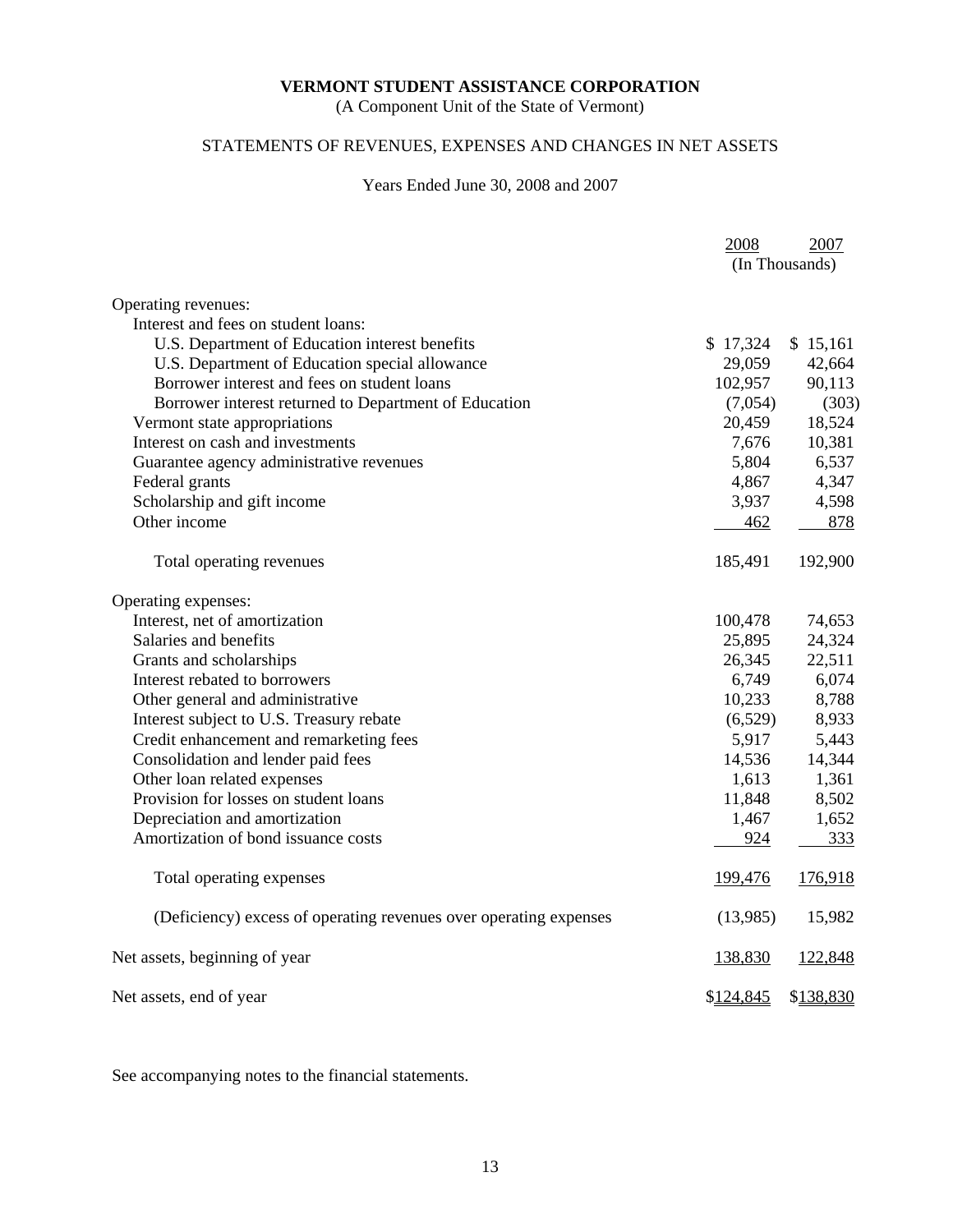(A Component Unit of the State of Vermont)

# STATEMENTS OF CASH FLOWS

# Years Ended June 30, 2008 and 2007

|                                                             | 2008           | 2007         |
|-------------------------------------------------------------|----------------|--------------|
|                                                             | (In Thousands) |              |
| Cash flows from operating activities:                       |                |              |
| Cash received from customers, donors and governments        | 74,018<br>\$   | 76,813<br>\$ |
| Principal payments received on student loans                | 260,360        | 404,830      |
| Cash paid to suppliers for goods and services               | (43, 133)      | (41,907)     |
| Grants and scholarship disbursements                        | (26, 345)      | (22,511)     |
| Loans made and purchased                                    | (477, 158)     | (620,741)    |
| Cash paid to employees for salaries and benefits            | (25,895)       | (24, 121)    |
| Interest and fees received on student loans                 | 86,141         | 78,020       |
| Vermont state appropriations received                       | 20,459         | 18,457       |
| Net cash used in operating activities                       | (131, 553)     | (131,160)    |
| Cash flows from noncapital financing activities:            |                |              |
| Proceeds from the sale of bonds                             | 211,485        | 314,150      |
| Payments on bonds                                           | (161, 285)     |              |
| Interest paid to bond holders                               | (100, 557)     | (72,850)     |
| Net cash (used) provided by noncapital financing activities | (50, 357)      | 241,300      |
| Cash flows from capital and related financing activities:   |                |              |
| Payments on bonds payable                                   | (755)          | (735)        |
| Interest paid to bond holders                               | (961)          | (977)        |
| Acquisition and construction of fixed assets                | (1,117)        | (878)        |
| Net cash used by capital and related financing activities   | (2,833)        | (2,590)      |
| Cash flows from investing activities:                       |                |              |
| Interest received on cash and investments                   | 8,238          | 10,176       |
| Purchase of investments, net                                | 34             | (1,709)      |
| Net cash provided by investing activities                   | 8,272          | 8,467        |
| Net (decrease) increase in cash and cash equivalents        | (176, 471)     | 116,017      |
| Cash and cash equivalents, beginning of year                | 267,058        | 151,041      |
| Cash and cash equivalents, end of year                      | \$90,587       | \$267,058    |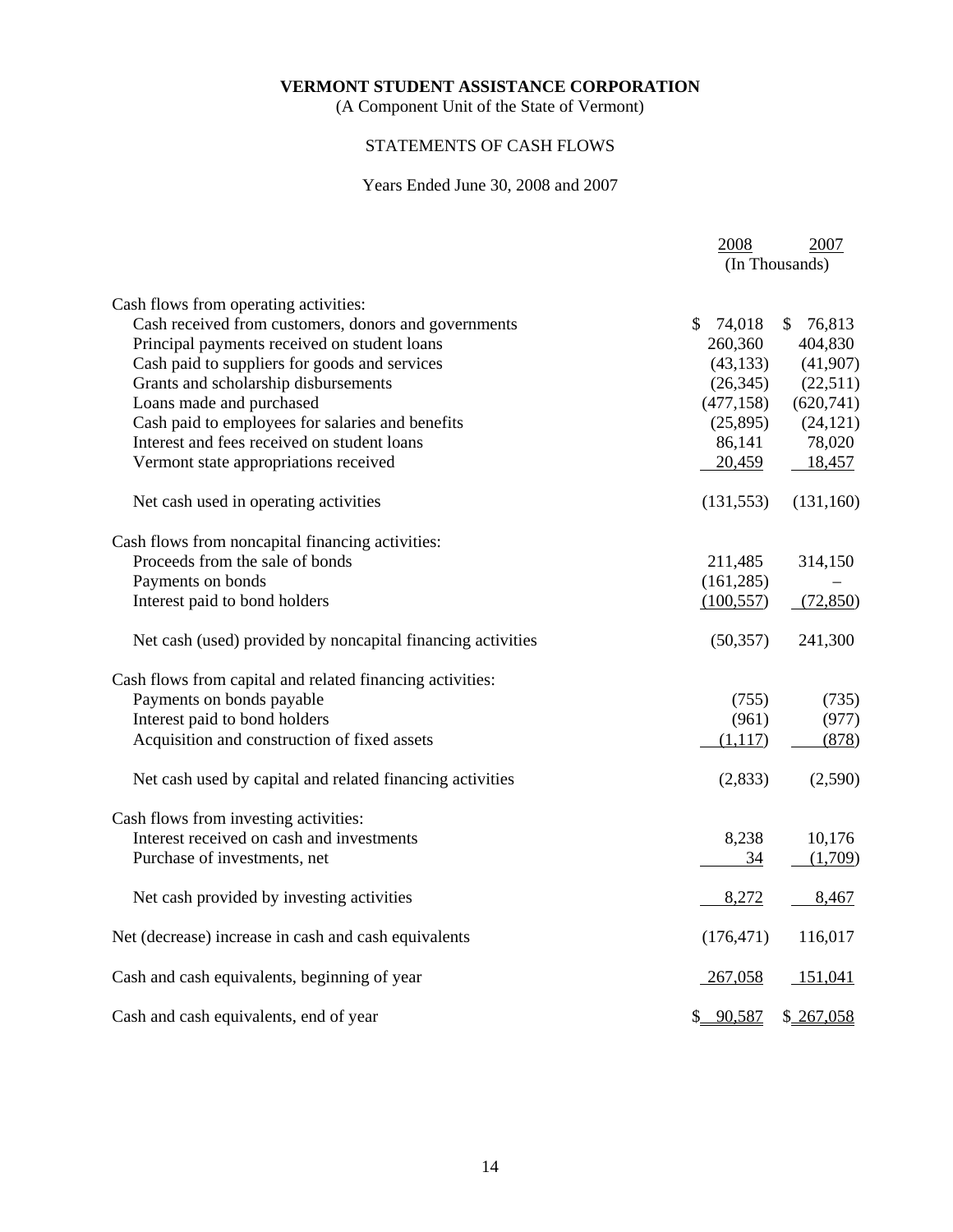|                                                                              | 2008               | 2007           |
|------------------------------------------------------------------------------|--------------------|----------------|
|                                                                              |                    | (In Thousands) |
| Reconciliation of operating income to net cash used in operating activities: |                    |                |
| (Deficiency) excess of operating revenues over operating expenses            | $$$ (13,985) \, \, | 15,982         |
| Adjustments to reconcile the (deficiency) excess of operating revenues       |                    |                |
| over operating expenses to net cash used in operating activities:            |                    |                |
| Depreciation and amortization                                                | 1,467              | 1,652          |
| Provision for losses on student loans                                        | 11,848             | 8,502          |
| Amortization of loan origination fees, net                                   | 728                | (145)          |
| Amortization of bond issuance costs                                          | 924                | 333            |
| Accretion of bond discount                                                   | 200                | 200            |
| Unrealized loss (gain) on investments                                        | 255                | (175)          |
| Loss on disposal of fixed assets                                             | (9)                |                |
| Investment interest received                                                 | (8,238)            | (10, 176)      |
| Interest paid to bond holders                                                | 101,518            | 73,827         |
| Changes in operating assets and liabilities:                                 |                    |                |
| Investment interest receivable                                               | 562                | (206)          |
| Student loans receivable                                                     | (220, 642)         | (219,677)      |
| Student loan interest receivable                                             | (276)              | (13,243)       |
| Federal administrative and program fees receivable                           | 127                | (457)          |
| Other receivables                                                            | 329                | 1,013          |
| Other assets                                                                 | (108)              | 46             |
| Deferred bond issuance costs                                                 | (881)              | (1,661)        |
| Accounts payable and other liabilities                                       | 1,551              | 606            |
| Deferred revenue                                                             | 1,181              | 3,064          |
| Accrued interest on bonds payable                                            | (1,240)            | 626            |
| U.S. Treasury rebates payable                                                | (6, 864)           | 8,729          |
| Total adjustments                                                            | (117,568)          | (147, 142)     |
| Net cash used in operating activities                                        | \$(131,553)        | \$(131,160)    |

See accompanying notes to the financial statements.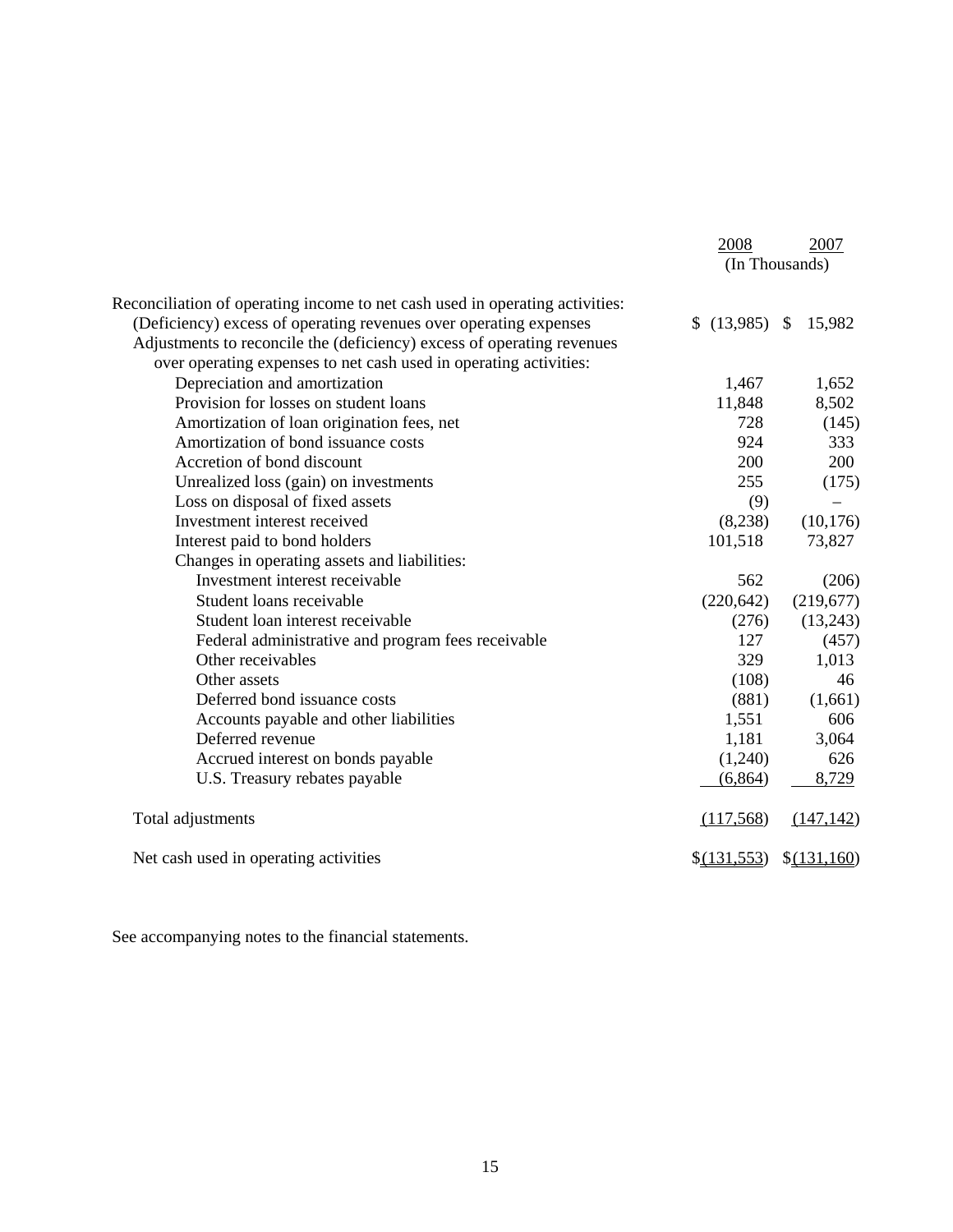(A Component Unit of the State of Vermont)

# STATEMENTS OF FIDUCIARY NET ASSETS

# AGENCY FUNDS

# June 30, 2008 and 2007

|                                                                     | Federal<br>Loan<br>Reserve<br>Fund | <b>VHEIP</b><br>(In Thousands) | 2008<br>Total      | 2007<br>Total       |
|---------------------------------------------------------------------|------------------------------------|--------------------------------|--------------------|---------------------|
| ASSETS HELD FOR OTHERS                                              |                                    |                                |                    |                     |
| Cash and cash equivalents<br>Investments                            | \$12,262                           | \$1,335<br>83,933              | \$13,597<br>83,933 | \$11,996<br>71,412  |
| Student loans receivable and<br>accrued student loan interest       |                                    | 7,451                          | 7,451              | 5,633               |
| Investment interest receivable                                      | 20                                 | 48                             | 68                 | 70                  |
| Due from U.S. Department of Education                               | 2,071                              |                                | 2,071              | 1,873               |
| Other assets                                                        | 64                                 | 79                             | 143                | 367                 |
| <b>Total assets</b>                                                 | \$14,417                           | \$92,846                       | \$107,263          | \$91,351            |
| <b>LIABILITIES</b>                                                  |                                    |                                |                    |                     |
| Accounts payable and other liabilities                              | \$<br>513                          | \$<br>202                      | \$<br>715          | $\mathbb{S}$<br>914 |
| Note payable                                                        |                                    | 7,836                          | 7,836              | 5,807               |
| Federal advances                                                    | 538                                |                                | 538                | 538                 |
| Amounts held on behalf of investors                                 |                                    | 84,808                         | 84,808             | 72,393              |
| Return of reserves due to U.S. Department<br>of Education           |                                    |                                |                    | 276                 |
| Federal loan reserve funds held for U.S. Department<br>of Education | 13,366                             |                                | 13,366             | 11,423              |
| <b>Total liabilities</b>                                            | \$14,417                           | \$92,846                       | \$107,263          | \$91,351            |

See accompanying notes to the financial statements.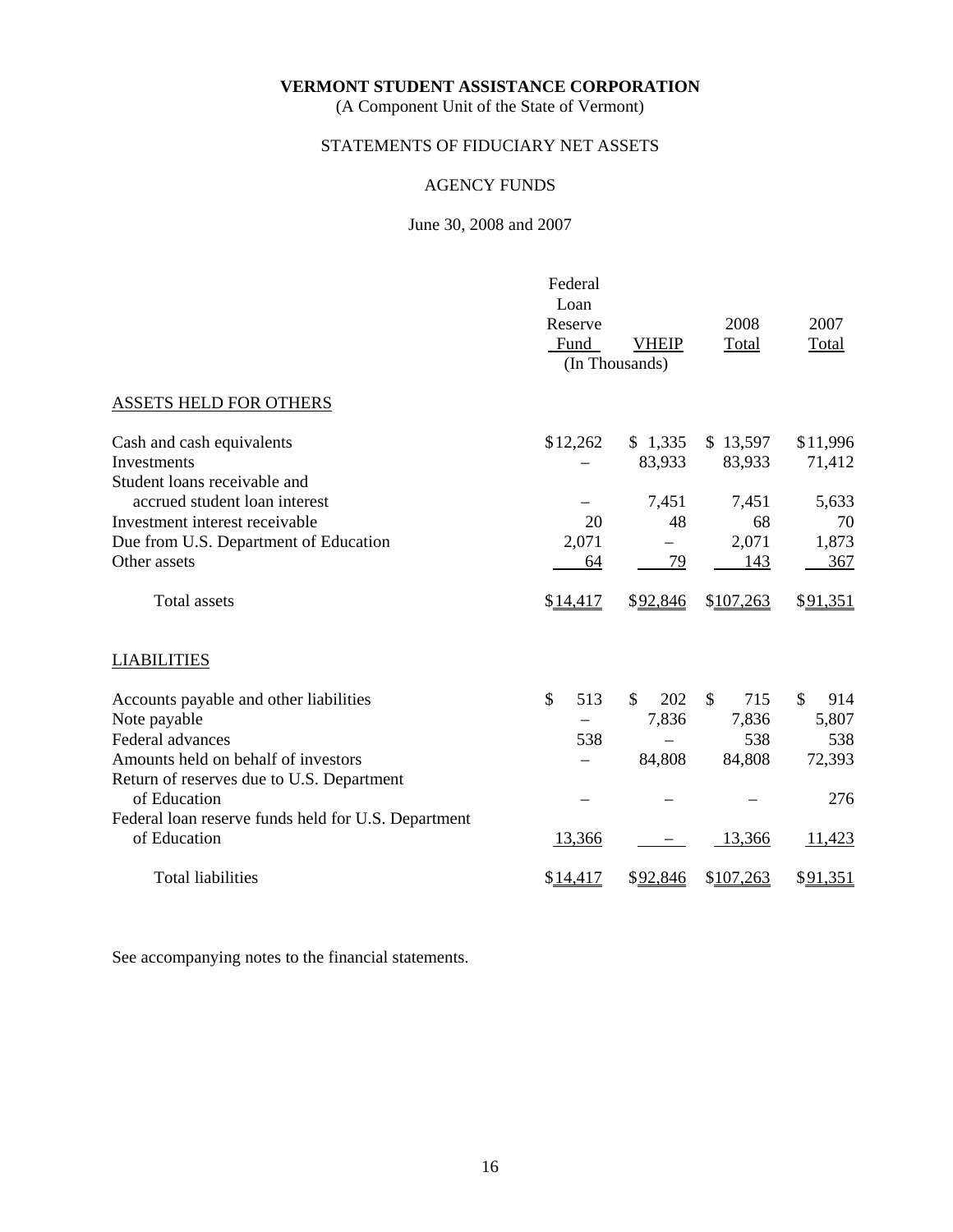(A Component Unit of the State of Vermont)

# NOTES TO FINANCIAL STATEMENTS

## June 30, 2008 and 2007

(Dollars in Thousands)

# **1. Authorizing Legislation**

 The Vermont Student Assistance Corporation ("VSAC") was created as a public non-profit corporation by an act of the General Assembly of the State of Vermont in accordance with the provisions of the Higher Education Act of 1965, as amended ("the Act"). The purpose of VSAC is to provide opportunities for Vermont residents to pursue postsecondary education by awarding grants and guaranteeing, making, financing, and servicing loans to students. VSAC also administers scholarships, student employment programs, and outreach services to students seeking postsecondary education. In addition, VSAC manages the Vermont Higher Education Investment Plan (VHEIP).

 Pursuant to Vermont statutes, VSAC is responsible for the administration of the Loan Finance Program. Under this program, VSAC originates, purchases, services and consolidates education loans. The majority of education loans are financed through the issuance of limited obligation bonds and are guaranteed by VSAC as a guarantor and reinsured by the U.S. Department of Education (DE) through the Federal Family Education Loan (FFEL) Program. The bonds and notes outstanding are payable primarily from interest and principal repayments on the financed loans as specified in the underlying resolutions authorizing the sale of the bonds and notes. The bonds and notes are not a general obligation of VSAC or an obligation of the State of Vermont or any of its political subdivisions.

 For financial reporting purposes, VSAC is considered a component unit of the State of Vermont and is included as part of the State's financial reporting entity. VSAC's relationship with the State of Vermont primarily consists of an annual appropriation designated for grant aid to Vermont students.

 The Vermont Student Development Fund, Inc. (the "Fund"), a separate non-profit 501(c)(3) corporation, was established in November of 2000. The primary purpose of the Fund is to receive, hold and manage securities, cash or other property whether real, personal or mixed, acquired by bequest, devise, gift, purchase or loan. These assets are used primarily for scholarships and other financial assistance to benefit qualified individuals seeking a postsecondary education. The Fund provides a financial benefit to VSAC, and its Board of Directors is the same as the VSAC Board of Directors, therefore, it is considered a component unit of VSAC and is included in the totals on the financial statements.

# **2. Summary of Significant Accounting Policies**

# *Basis of Accounting*

 VSAC follows the accrual basis of accounting whereby revenues are recorded when earned and expenses are recorded when obligation for payment is incurred.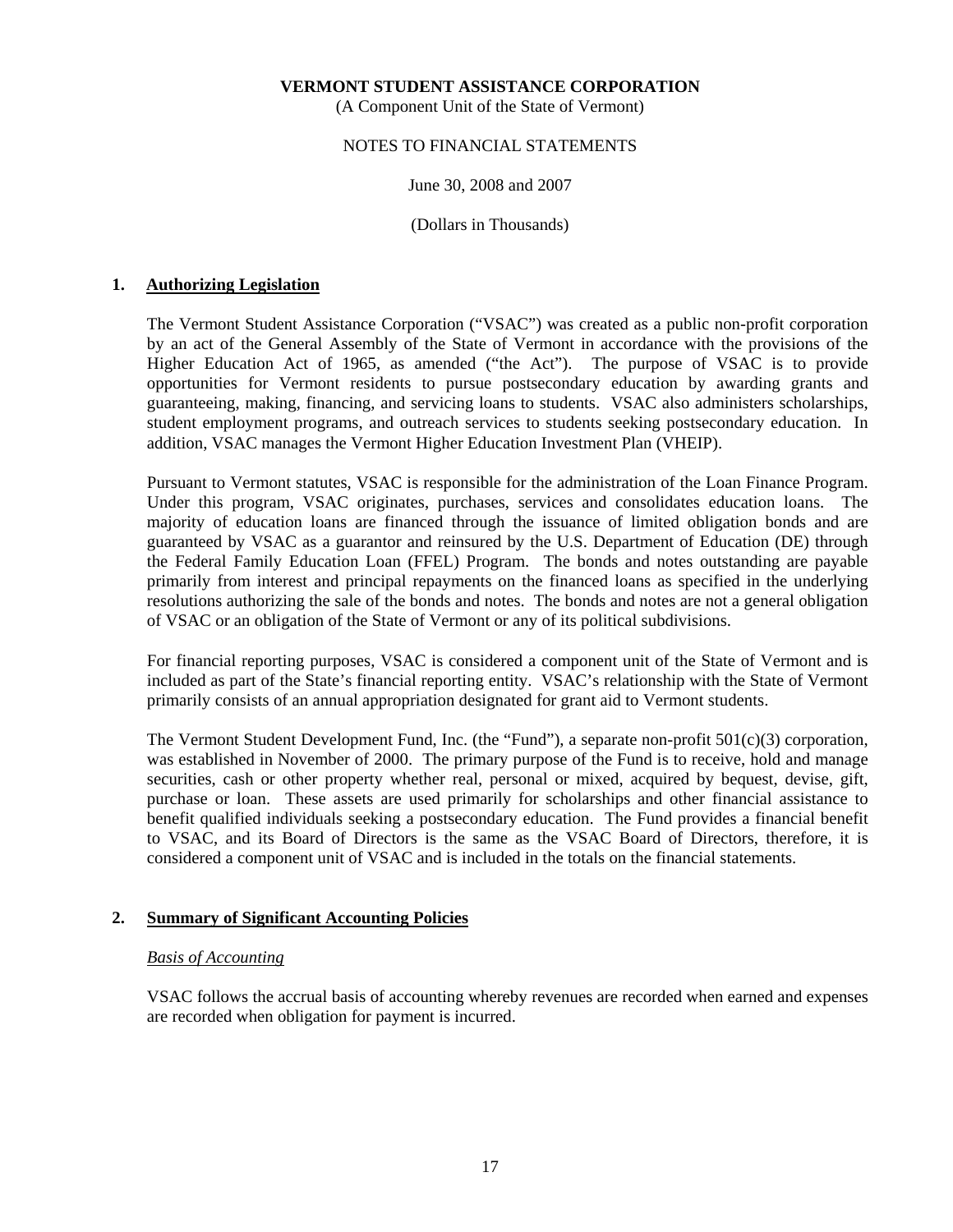(A Component Unit of the State of Vermont)

# NOTES TO FINANCIAL STATEMENTS

# June 30, 2008 and 2007

(Dollars in Thousands)

# **2. Summary of Significant Accounting Policies (Continued)**

 As permitted by Governmental Accounting Standards Board (GASB) Statement No. 20, *Accounting and Financial Reporting for Proprietary Funds and Other Governmental Activities that Use Proprietary Fund Accounting*, VSAC applies all applicable Governmental Accounting Standards Board (GASB) pronouncements as well as all Financial Accounting Standards Board (FASB) pronouncements issued on or before November 30, 1989, to the extent these pronouncements do not conflict with GASB pronouncements.

 The financial statements are prepared in accordance with Governmental Accounting Standards Board Statements No. 34, *Basic Financial Statements – and Management's Discussion and Analysis – for State and Local Governments*, No. 37, *Basic Financial Statements – and Management's Discussion and Analysis – for State and Local Governments: Omnibus – an amendment of GASB Statements No. 21 and 34*, and No. 38, *Certain Financial Statement Note Disclosures*. VSAC reports as a business-type activity, as defined, in GASB No. 34.

## *Restrictions on Net Assets*

 The restricted net assets of VSAC are restricted by the bond resolutions, state statutes, donor restrictions, or various Federal regulations and program agreements and are restricted for the origination of student loans, payment of debt service on bonds and notes payable, and grant and scholarship activities. Financial activities and resulting account balances which are not so restricted are presented in the Statements of Net Assets as unrestricted net assets. VSAC's unrestricted net assets are generally reserved for educational assistance purposes.

## *Management Estimates*

 The preparation of financial statements in conformity with accounting principles generally accepted in the United States of America requires VSAC management to make estimates and assumptions that affect the reported amounts of assets and liabilities and disclosure of contingent assets and liabilities at the date of the financial statements and the reported amounts of revenues and expenses during the reporting period. Actual results could differ from those estimates. The most significant estimates utilized in the preparation of the financial statements of VSAC relate to the allowance for losses on student loans and the U.S. Treasury rebates payable.

# *Student Loans*

 Student loans consist of guaranteed and nonguaranteed loans made to undergraduate, graduate, or professional students, and parents of students attending eligible postsecondary educational institutions. Student loans also include consolidation loans which are loans to eligible students that refinance existing student loans.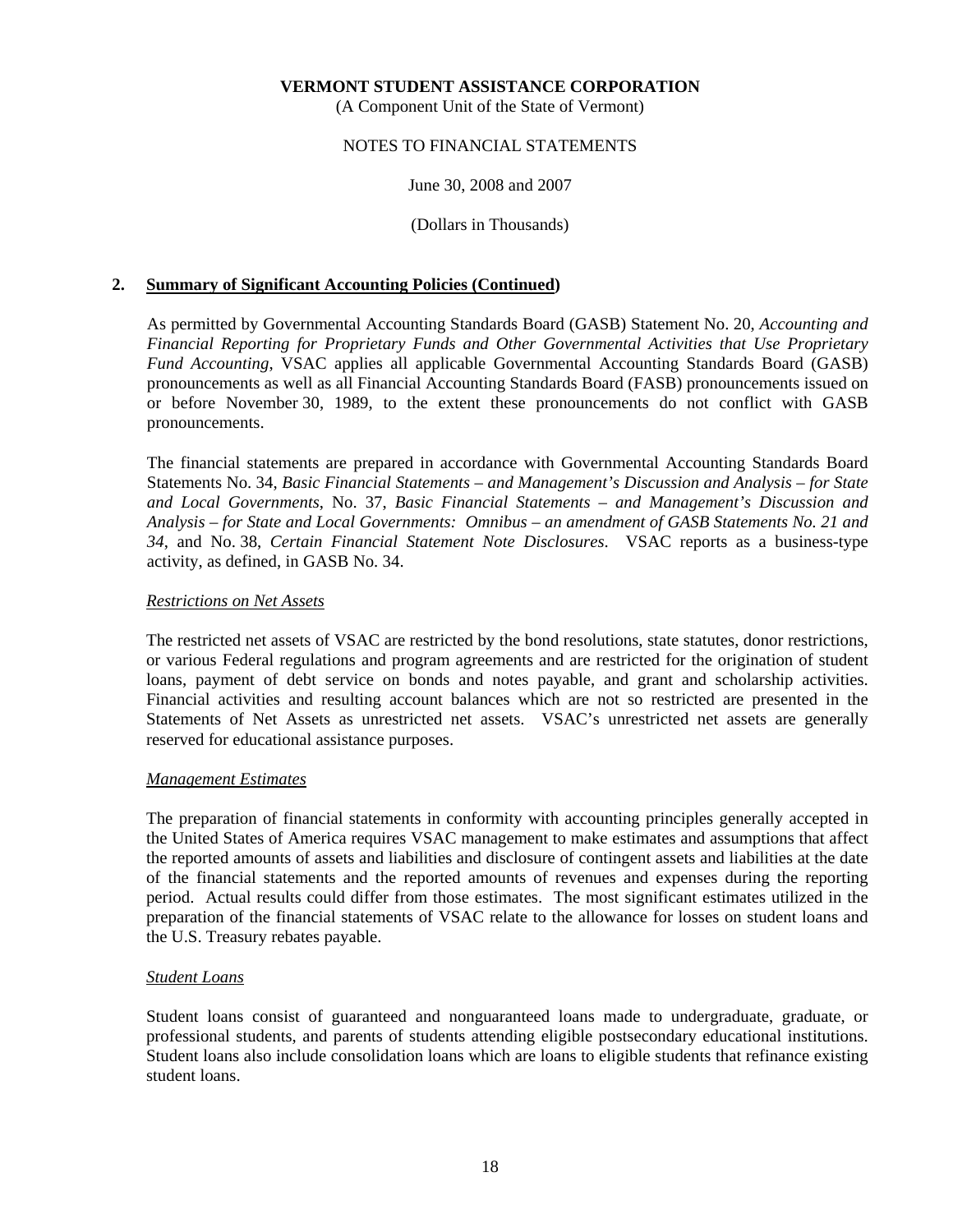(A Component Unit of the State of Vermont)

# NOTES TO FINANCIAL STATEMENTS

# June 30, 2008 and 2007

(Dollars in Thousands)

# **2. Summary of Significant Accounting Policies (Continued)**

 Student loans are stated at their unpaid principal balance net of allowances for loan losses and deferred loan origination fees, net of costs. Loan origination fees received and fees paid by the corporation on behalf of borrowers are deferred and amortized over the estimated life of the loan using a method that approximates the level yield method.

# *Allowance for Loan Losses*

 VSAC issues loans that are either guaranteed by VSAC, as guarantor under the FFEL Program, or that carry no guarantee against default. Loans not guaranteed create the greatest loss exposure for VSAC and make up the majority of management's loan loss allowance. The amount of the allowance, which is established through a provision for losses on student loans charged to expense, is based on management's estimation of the probable losses within the portfolio. Primary considerations in establishing the allowance are the amounts of loans in the portfolio, loss rate, delinquencies, current economic conditions and historical loss experience. The loss exposure for nonguaranteed loans is 100 percent of estimated defaults. For guaranteed loans, the loss exposures are either 2 percent or 3 percent of estimated defaults based on the origination date of the loan.

## *Operating Revenue and Expenses*

 Operating revenues include interest earned on student loans and investments, fees received from providing services, state appropriations, and grant and scholarship revenue. Operating expenses include interest on bonds, the costs of providing services and operating all programs, and grant and scholarship awards.

## *Cash Equivalents*

 VSAC considers all highly liquid investments with original maturities of three months or less to be cash equivalents. Cash equivalents include funds held in an institutional money market fund account.

## *Investments*

 Investments are carried at fair value in accordance with GASB Statement No. 31, *Accounting and Financial Reporting for Certain Investments and for External Investment Pools*.

 VSAC invests in various investment securities. Investment securities are exposed to various risks, such as interest rate, market and credit risks. Due to the level of risk associated with certain investment securities, it is at least reasonably possible that changes in the values of investment securities will occur in the near term and that such changes could materially affect the amounts reported in the financial statements.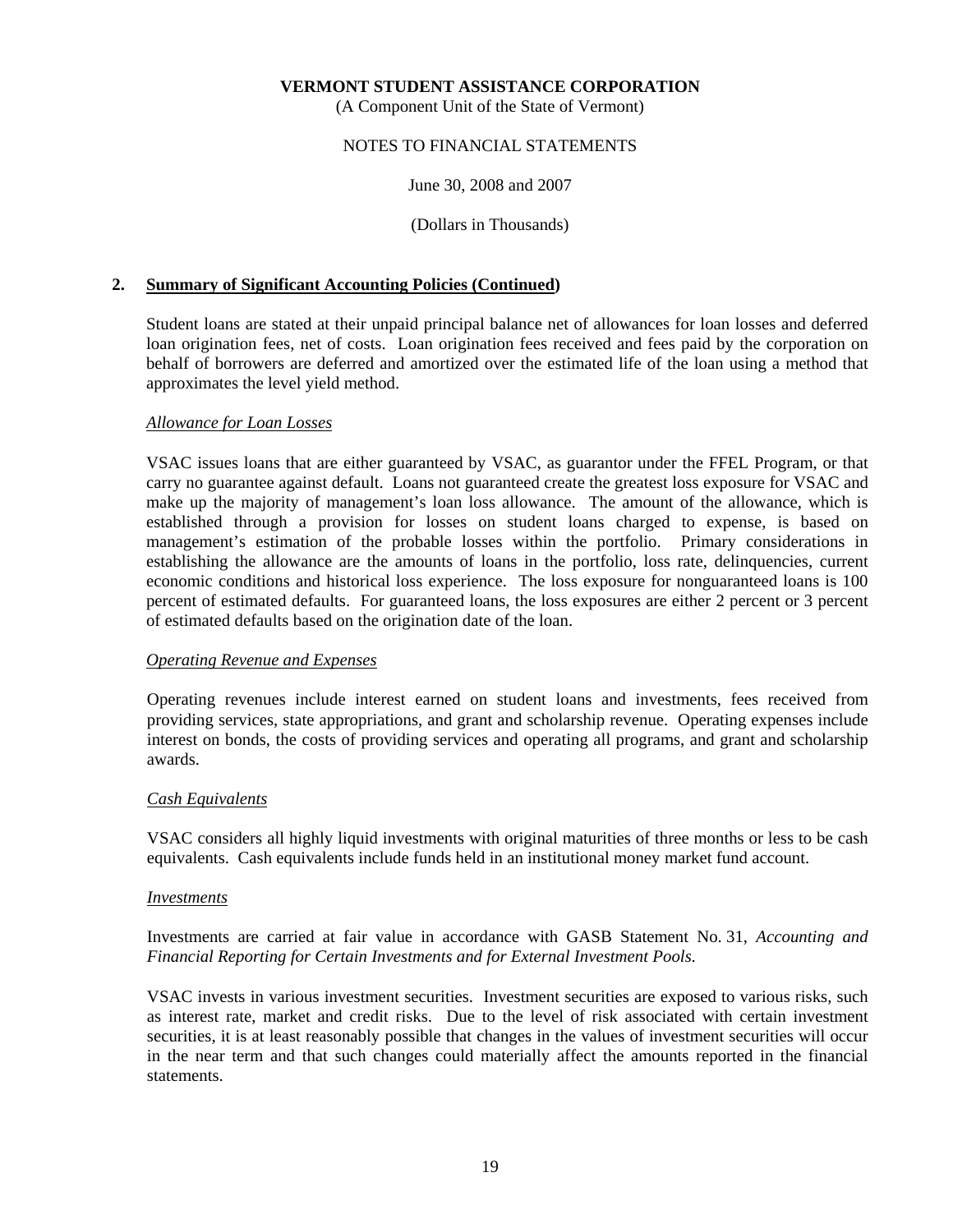(A Component Unit of the State of Vermont)

# NOTES TO FINANCIAL STATEMENTS

June 30, 2008 and 2007

(Dollars in Thousands)

# **2. Summary of Significant Accounting Policies (Continued)**

# *Capital Assets*

 Capital assets are stated at historical cost. Depreciation of capital assets that are placed in service is calculated using the straight-line method over the estimated useful lives of the assets. Capital asset acquisitions that equal or exceed \$2.5 are capitalized.

# *Bond Issuance Costs*

 Costs of bond issuances, which are comprised of underwriters' fees, legal fees and other related financing costs, are deferred and amortized over the lives of the respective bond issues using the straightline method.

# *Bond Discount and Deferred Loss on Refunding*

 Bond discounts are amortized using a method which approximates the level yield method over the life of the bonds. Any unamortized deferred loss related to refunded bonds is deferred and amortized over the life of the original or refunded bonds, whichever is shorter.

## *Grants*

 Unrestricted grants are recorded as revenue when received. Restricted grants are recorded as revenue upon compliance with the restrictions. Amounts received for grant programs that are restricted are recorded in deferred revenue until they become unrestricted.

# *FFEL Program Support*

 VSAC receives a percentage of the amounts collected on defaulted loans, an origination fee, a portfolio maintenance fee and a default aversion fee from DE as its primary support for the administration of the FFEL Program. These fees are recorded as guarantee agency administrative revenues when earned, as the services are provided.

## *Compensated Absences*

 Employees may accumulate, subject to certain limitations, unused vacation earned and upon retirement, termination or death, may be compensated for certain amounts at their then current rates of pay. The amount of vacation recognized as expense is the amount earned and this obligation is accrued.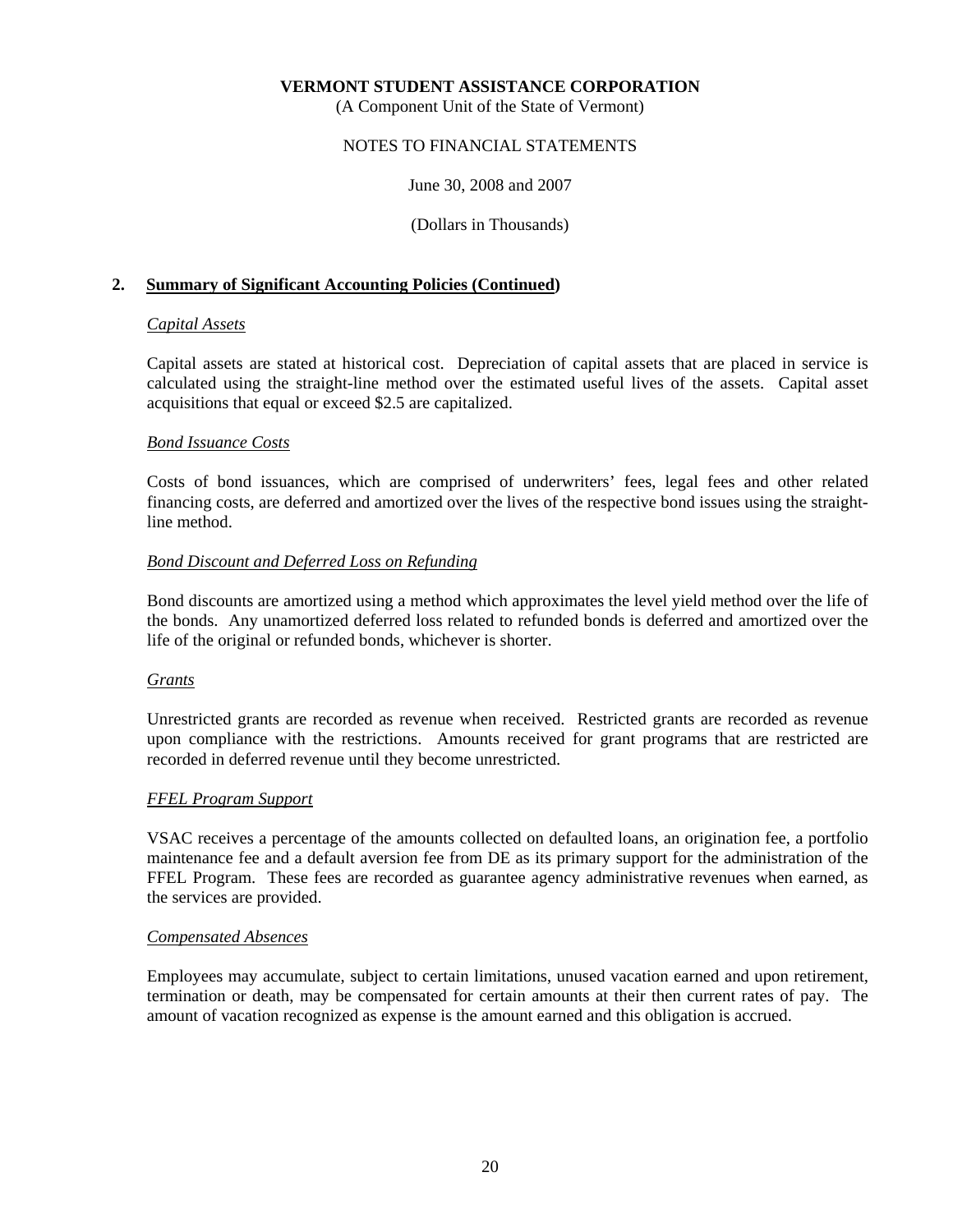(A Component Unit of the State of Vermont)

# NOTES TO FINANCIAL STATEMENTS

June 30, 2008 and 2007

(Dollars in Thousands)

# **2. Summary of Significant Accounting Policies (Continued)**

# *Income Tax Status*

 VSAC is exempt from Federal and state income taxes under Section 115 of the Internal Revenue Code and, accordingly, no provision for income taxes has been made in the accompanying financial statements.

# **3. Cash, Cash Equivalents and Investments**

 VSAC's deposit and investment policy complies with the underlying bond resolution requirements. In accordance with those bond resolutions, all deposits and investments meet the requirements and approval of the letter of credit and bond insurance providers. Additionally, such requirements mandate specific classes of investment vehicles including: bank time deposits, certificates of deposit, direct obligations of the United States of America unconditionally guaranteed by the United States of America, indebtedness issued by certain Federal agencies, collateralized repurchase agreements secured by obligations of the United States of America with collateral held by or at the direction of the trustee, guaranteed investment contracts with banks or bank holding companies, commercial paper and open ended investment funds. Funds not related to the various bond resolutions may also be invested in domestic equities or corporate bonds.

## *Cash and Cash Equivalents*

 The carrying amounts which represent both cost and fair value of cash and cash equivalents as of June 30, 2008 and 2007 are presented below:

|                                                         | 2008                        | 2007    |
|---------------------------------------------------------|-----------------------------|---------|
| Cash and repurchase agreements<br>Money market accounts | $$5,360$ $$7,822$<br>85,227 | 259,236 |
|                                                         | $$90,587$ $$267,058$        |         |

 At June 30, 2008 and 2007, cash and repurchase agreements are comprised of various bank accounts and principal cash held by a bank trust department. The bank balances at June 30, 2008 were \$ 6,268 and the bank balances at June 30, 2007 were \$8,996. The difference between the net bank balances and the amounts recorded on the financial statements is outstanding checks and deposits in transit. Additionally, \$5,074 and \$8,198 of the bank balances at June 30, 2008 and 2007, respectively, were covered by Federal depository insurance or collateralized by repurchase agreements for which the securities are held by the bank's trustee in VSAC's name. The remainder of bank balances of \$1,194 and \$798 at June 30, 2008 and 2007, respectively, were uninsured and uncollateralized.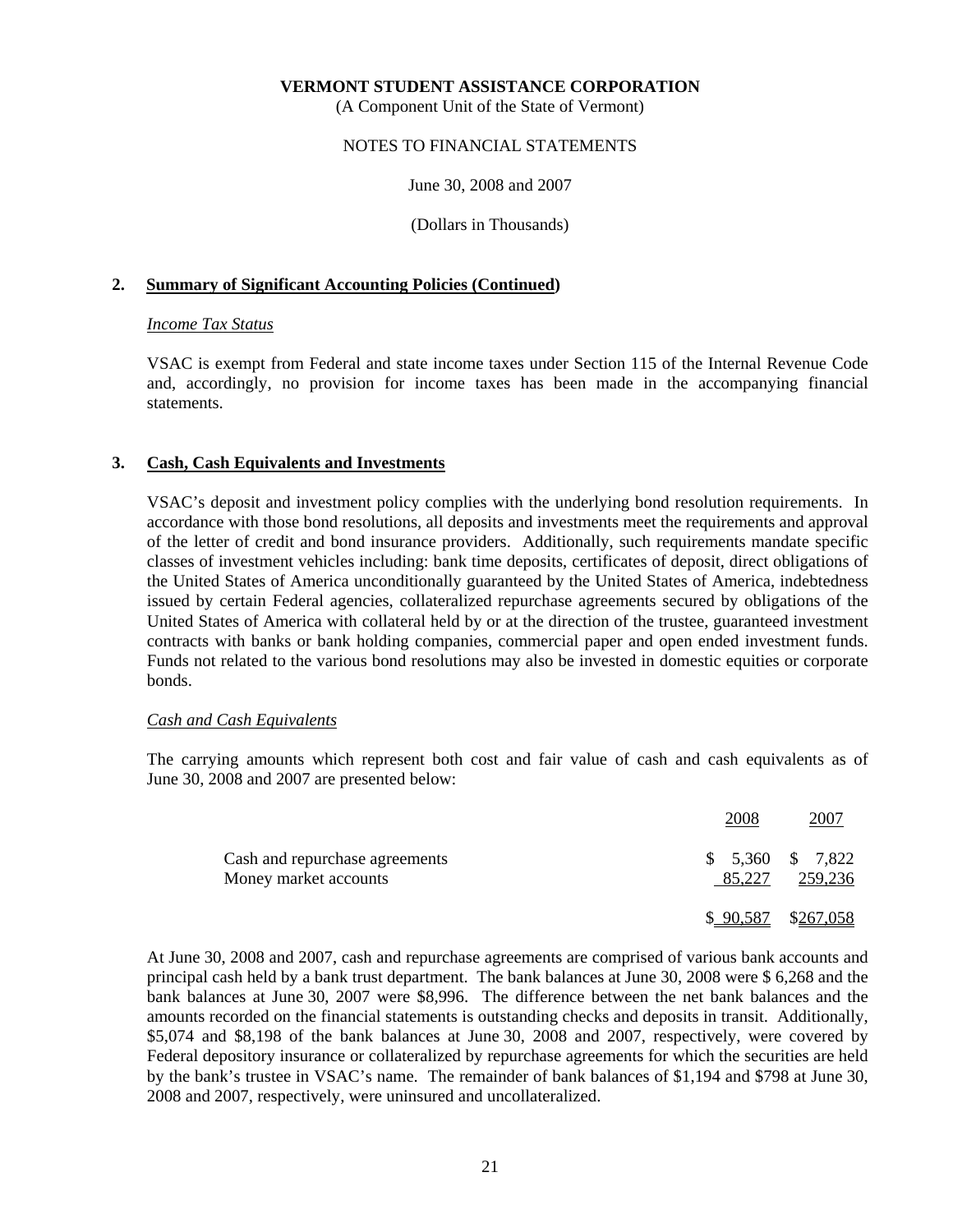(A Component Unit of the State of Vermont)

# NOTES TO FINANCIAL STATEMENTS

## June 30, 2008 and 2007

# (Dollars in Thousands)

# **3. Cash, Cash Equivalents and Investments (Continued)**

 At June 30, 2008 and 2007, the money market accounts are primarily invested in the Federated Prime Cash Obligations Fund. The Fund objective is to provide current income consistent with stability of principal and liquidity. The Prime Cash Obligations Fund invests primarily in a portfolio of short-term, high quality fixed income securities insured by banks, corporations and the U.S. Government. The underlying assets are not held in the name of VSAC.

 A significant portion of cash and cash equivalents are limited to their use for the repayment of bond and note obligations, and to satisfy certain reserve requirements specified by the bond and note indentures.

## *Investments*

VSAC held the following investments at June 30, 2008 and 2007:

|                       |            | 2008    |         | 2007    |
|-----------------------|------------|---------|---------|---------|
|                       |            | Fair    |         | Fair    |
|                       | Cost       | Value   | Cost    | Value   |
| Domestic equities     | \$2,063    | \$1,967 | \$1,804 | \$2,004 |
| Corporate bonds       | 534        | 537     | 647     | 641     |
| U.S. Government bonds | <u>255</u> | 258     | 409     | 406     |
|                       | \$2,852    | \$2,762 | \$2,860 | \$3,051 |

At June 30, 2008, the ratings for investments in debt securities are summarized as follows:

| Investment                   |         | <b>Maturities</b> | Fair<br>Value | Standard &<br>Poor's Rating |
|------------------------------|---------|-------------------|---------------|-----------------------------|
| Corporate bonds:             |         |                   |               |                             |
| Bankamerica Corp             | 7.125%  | 3/1/2009          | 20            | $AA-$                       |
| Boeing Cap Corp              | 4.750%  | 8/25/2008         | 40            | $A+$                        |
| Caterpiller Fin Crp          | 4.250%  | 12/1/2010         | 24            | A                           |
| Conoco Funding Co            | 6.350%  | 10/15/2011        | 37            | A                           |
| <b>Costco Wholesale Corp</b> | 5.300\% | 3/15/2012         | 26            | A                           |
| FPL Group Cap Inc            | 7.375%  | 6/1/2009          | 21            | $A-$                        |
| <b>General Dynamics</b>      | 4.500%  | 8/15/2010         | 26            | A                           |
| Gen Elec Cap Crp             | 4.875%  | 10/21/2010        | 25            | AAA                         |
| Goldman Sachs Group          | 6.875%  | 1/15/2011         | 26            | $AA-$                       |
| Honeywell Int'l              | 4.250%  | 3/1/2013          | 25            | A                           |
| Household Fin Co             | 6.375%  | 10/15/2011        | 15            | $AA-$                       |
| <b>IBM</b> Corp              | 5.375%  | 2/1/2009          | 20            | $A+$                        |
|                              |         |                   |               |                             |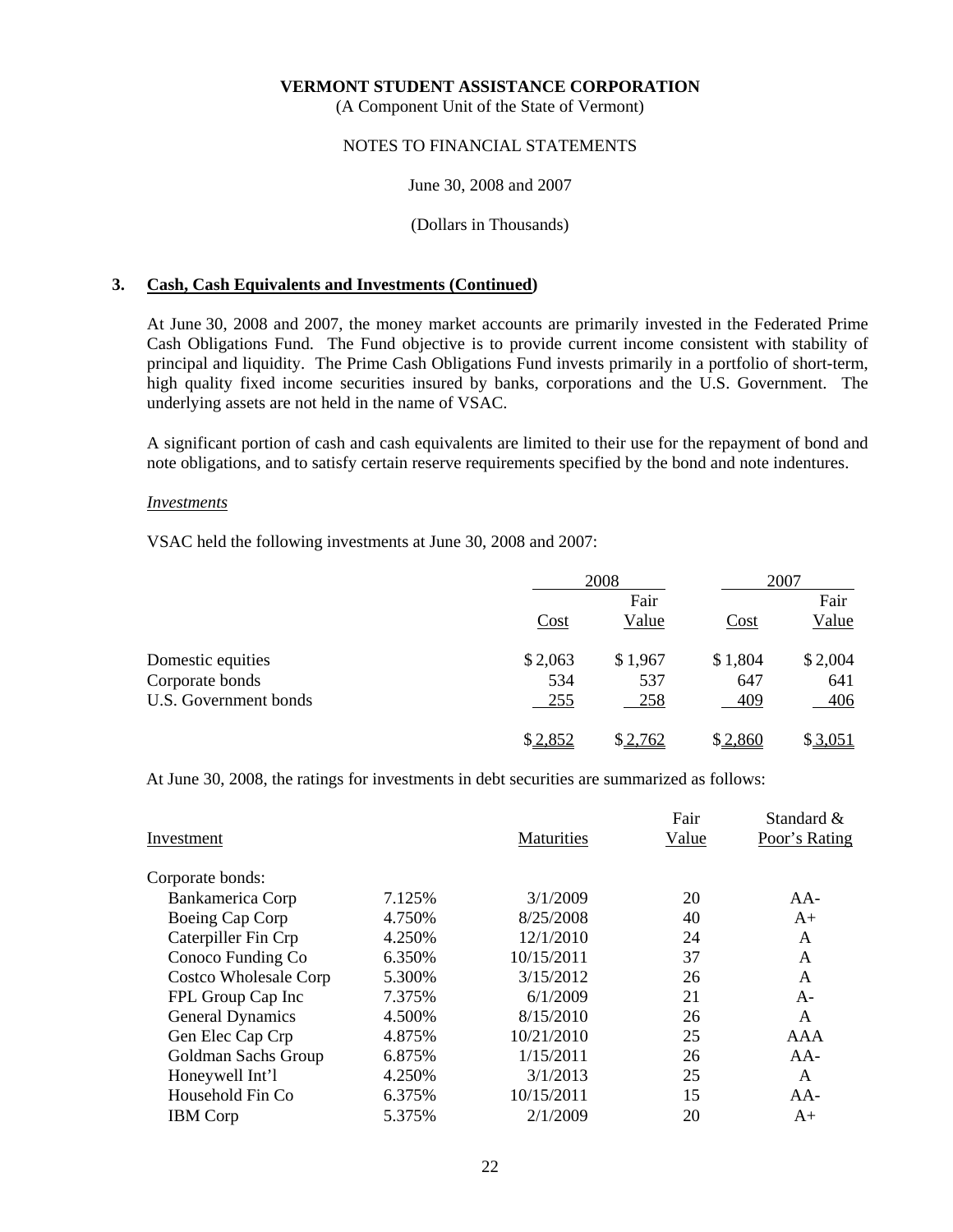(A Component Unit of the State of Vermont)

# NOTES TO FINANCIAL STATEMENTS

#### June 30, 2008 and 2007

#### (Dollars in Thousands)

#### **3. Cash, Cash Equivalents and Investments (Continued)**

|                            |        |                   | Fair             | Standard &    |
|----------------------------|--------|-------------------|------------------|---------------|
| Investment                 |        | <b>Maturities</b> | Value            | Poor's Rating |
| JP Morgan Chase            | 5.715% | 6/28/2009         | 21               | $AA-$         |
| Lehman Bros Hldgs          | 7.875% | 11/1/2009         | 19               | A             |
| Occidental Petroleum       | 6.750% | 1/15/2012         | 27               | $\mathsf{A}$  |
| Quebec Prov                | 6.125% | 1/22/2011         | 26               | $A+$          |
| <b>SBC</b> Communications  | 5.300% | 11/15/2010        | 26               | A             |
| <b>Target Corp</b>         | 5.400% | 10/1/2008         | 20               | $A+$          |
| Texaco Capital             | 5.500% | 1/15/2009         | 20               | AA            |
| <b>United Tech Corp</b>    | 6.100% | 5/15/2012         | 48               | A             |
| Wells Fargo & Co           | 5.125% | 9/1/2012          | $\underline{25}$ | AA            |
|                            |        |                   | 537              |               |
| U.S. Government bonds:     |        |                   |                  |               |
| Tenn Valley Auth           | 5.625% | 1/18/2011         | 26               | AAA           |
| <b>U.S. Treasury Bonds</b> | 5.500% | 5/15/2009         | 26               |               |
| <b>U.S. Treasury Bonds</b> | 6.000% | 8/15/2009         | 26               |               |
| <b>U.S. Treasury Bonds</b> | 6.500% | 2/15/2010         | 27               |               |
| <b>U.S. Treasury Bonds</b> | 5.750% | 8/15/2010         | 27               |               |
| <b>U.S. Treasury Note</b>  | 5.000% | 7/31/2008         | 25               |               |
| <b>U.S. Treasury Note</b>  | 4.875% | 1/31/2009         | 25               |               |
| <b>U.S. Treasury Note</b>  | 4.500% | 2/15/2009         | 25               |               |
| U.S. Treasury Note         | 4.500% | 3/31/2009         | 25               |               |
| <b>U.S. Treasury Note</b>  | 4.875% | 6/30/2009         | $\frac{26}{5}$   |               |
|                            |        |                   | 258              |               |

*Interest Rate Risk:* Through its investment policy, VSAC manages its interest rate risk by establishing a target range of 10% to 55% of its investments in fixed rate securities. VSAC's current investment manager works with a target of 30% of investments in fixed rate securities with a target duration of no greater than three years.

 Credit Risk: VSAC minimizes its credit risk by requiring marketable bonds, debentures, notes, or instruments to be rated BBB or better by Standard and Poor's and Baa or better by Moody's Investors Service.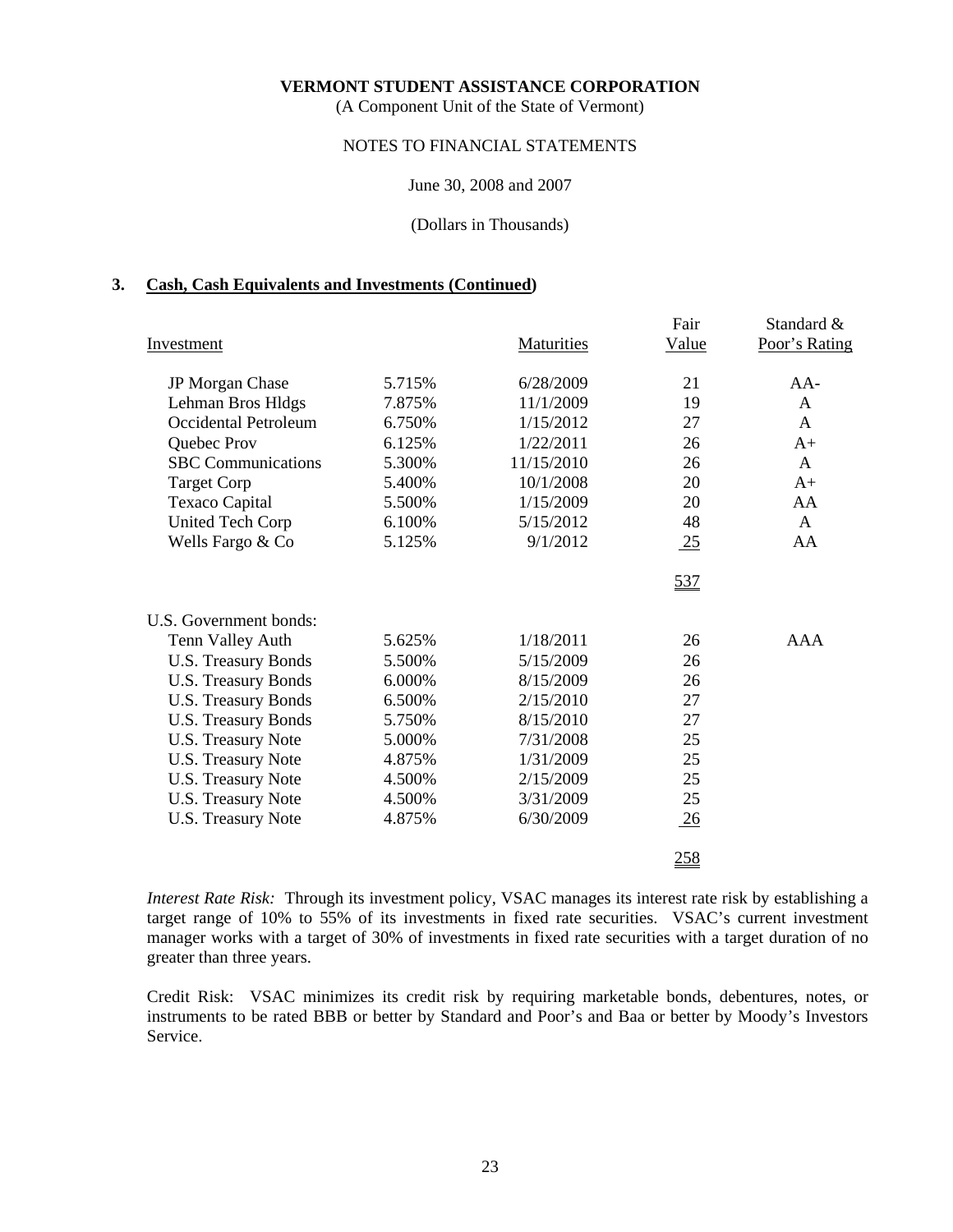(A Component Unit of the State of Vermont)

# NOTES TO FINANCIAL STATEMENTS

## June 30, 2008 and 2007

(Dollars in Thousands)

# **3. Cash, Cash Equivalents and Investments (Continued)**

 Concentration of Credit Risk: VSAC places no limit on the amount of investments in any one issuer. However, VSAC's investment manager is currently instructed to invest approximately 70% of the total portfolio in equity issues, balanced between growth and value styles, biased toward large and mid-cap. As of June 30, 2008 and 2007, 9% and 13%, respectively, of VSAC's investments were invested in U.S. Treasuries. No other single issuer represented more than 5% of VSAC's investments at either June 30, 2008 or 2007

# *Custodial Credit Risk*

All of the investments are held by VSAC's agent in VSAC's name.

# **4. Student Loans Receivable**

 At June 30, 2008, VSAC held student loans with interest rates ranging from 2.875% to 12%; the majority are insured by DE and the U.S. Department of Health and Human Services. There are certain student loans that are not guaranteed. Most of VSAC's borrowers are located in the New England states.

 Student loans are classified as being in "interim" status during the period from the date the loan is made until a student is out of school either for six or nine months. Subsequent to this period, student loans are classified as being in "repayment" status. "Deferral" status is a period during the life of the loan when repayment is suspended for authorized purposes.

Student loans receivable as of June 30, 2008 and 2007 are summarized as follows:

|         |                                        | 2008          | 2007           |
|---------|----------------------------------------|---------------|----------------|
| Status: |                                        |               |                |
|         | Interim status                         | S.<br>436,510 | 387,861<br>\$. |
|         | Deferral status                        | 324,728       | 310,029        |
|         | Repayment status                       | 1,315,862     | 1,170,425      |
| Less:   | Allowance for loan losses              | (29, 822)     | (25,987)       |
|         | Deferred origination fees, net         | (5,049)       | (5,587)        |
| Plus:   | Deferred fees paid on borrowers behalf | 6,291         | 3,713          |
|         | Total student loans receivable         | 2,048,520     | 1,840,454      |
| Less:   | noncurrent student loans receivable    | 1,906,343     | 1,714,194      |
|         | Current student loans receivable       | 42.           |                |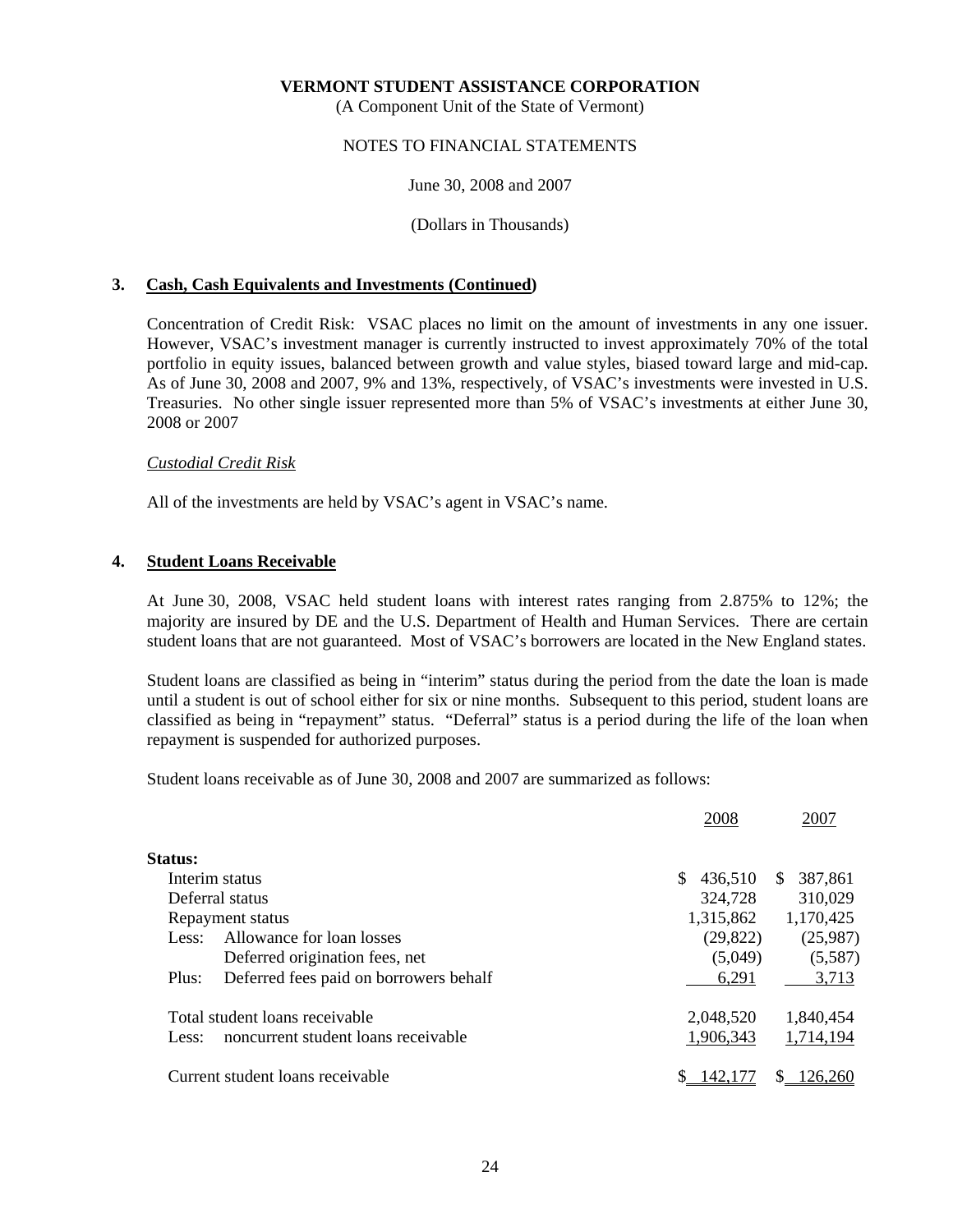(A Component Unit of the State of Vermont)

# NOTES TO FINANCIAL STATEMENTS

#### June 30, 2008 and 2007

#### (Dollars in Thousands)

## **4. Student Loans Receivable (Continued)**

|                        |                                              | 2008        | 2007        |
|------------------------|----------------------------------------------|-------------|-------------|
| <b>Guarantee type:</b> |                                              |             |             |
|                        | U.S. Department of Education                 | \$1,765,999 | \$1,591,414 |
|                        | U.S. Department of Health and Human Services | 10,163      | 11,810      |
|                        | Other – Guaranteed                           | 36,470      | 30,688      |
|                        | Nonguaranteed                                | 264,468     | 234,403     |
| Less:                  | Allowance for loan losses                    | (29, 822)   | (25,987)    |
|                        | Deferred origination fees, net               | (5,049)     | (5,587)     |
| Plus:                  | Deferred fees paid on borrowers behalf       | 6,291       | 3,713       |
|                        | Total student loans receivable               | 2,048,520   | 1,840,454   |
| Less:                  | noncurrent student loans receivable          | 1,906,343   | 1,714,194   |
|                        | Current student loans receivable             | 142.177     | 126.260     |

 \$2,042,126 and \$1,824,999 of student loans were pledged to the repayment of bonds as of June 30, 2008 and 2007 respectively.

 Transactions in the allowance for loan losses for the years ended June 30, 2008 and 2007 were as follows:

|                                       | 2008     | 2007     |
|---------------------------------------|----------|----------|
| Balance July 1                        | \$25,987 | \$21,265 |
| Net loans charged off                 | (8,013)  | (3,780)  |
| Provision for losses on student loans | 11,848   | 8,502    |
| Balance June 30                       | \$29,822 | \$25,987 |

 The allowance for loan losses represents management's estimate of probable losses on student loans. Management uses the amounts of loans in the portfolio, loss rate, delinquencies, current economic conditions, and historical loss experience. Should any of these factors change significantly from those currently used by management, the estimate will change.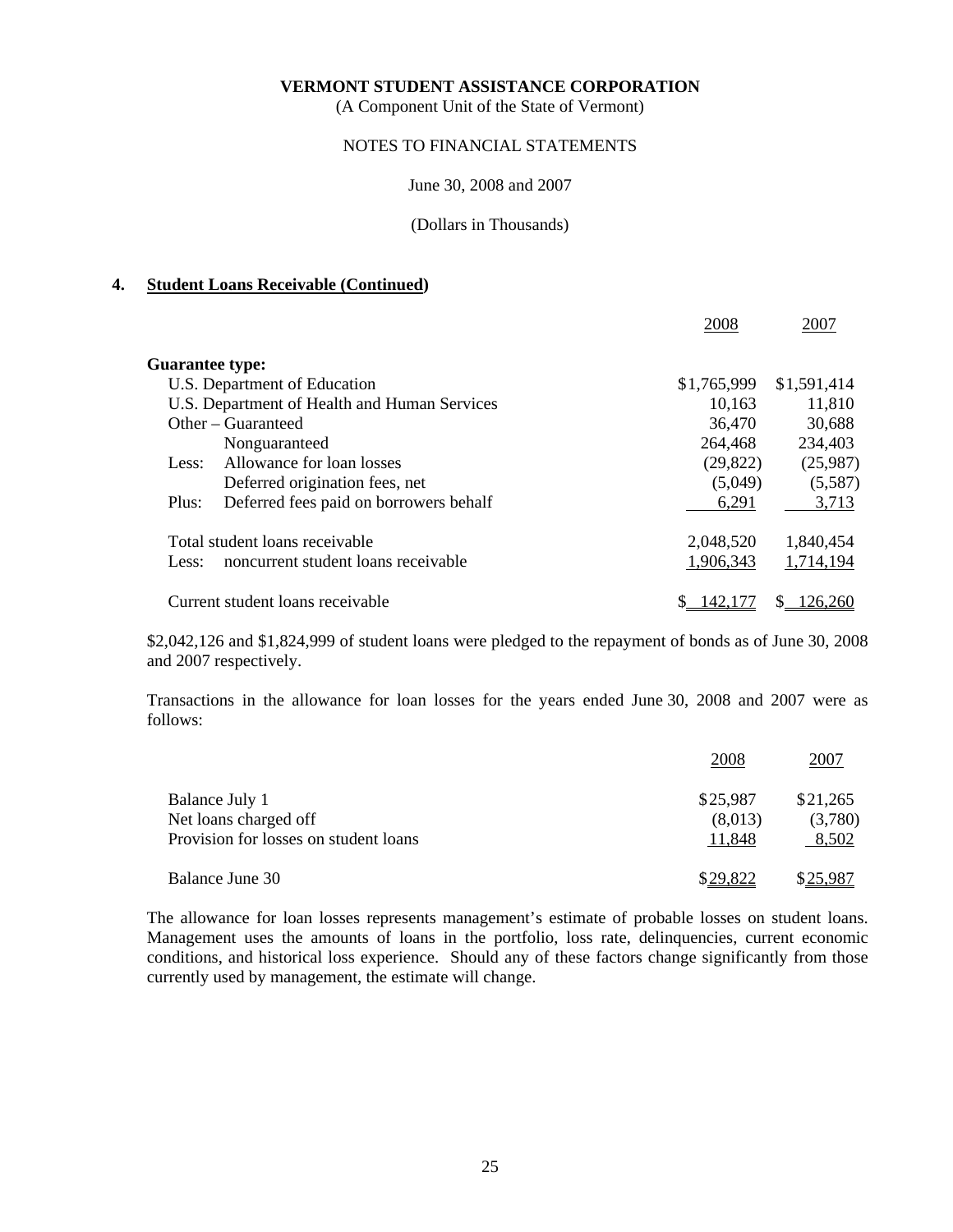(A Component Unit of the State of Vermont)

# NOTES TO FINANCIAL STATEMENTS

## June 30, 2008 and 2007

(Dollars in Thousands)

# **5. Net Assets Held for the U.S. Department of Education**

 Under the Higher Education Act Amendments of 1998, all assets related to the FFEL Program guaranty functions were transferred to the Federal Loan Reserve Fund on October 1, 1998. The Federal Loan Reserve Fund is administered by VSAC on behalf of DE and is the property of the Federal government. VSAC also established the Guarantee Agency Operating Fund on October 1, 1998, in accordance with the Higher Education Act Amendments of 1998. The Guarantee Agency Operating Fund, which is included within the Statements of Net Assets, is the property of VSAC and is used to account for the activities under the FFEL Program that fall outside of the Federal Loan Reserve Fund.

 Changes in Federal loan reserve funds held for DE for the years ended June 30, 2008 and 2007 were as follows:

|                                                       | 2008     | 2007     |
|-------------------------------------------------------|----------|----------|
| Additions:                                            |          |          |
| Reimbursement from DE on default loan purchases       | \$22,218 | \$18,755 |
| Default loan collections                              | 125      | 123      |
| Loan administrative fees                              | 2,778    | 2,445    |
| Investment income                                     | 417      | 511      |
| Total additions                                       | 25,538   | 21,834   |
| Deductions:                                           |          |          |
| Purchases of defaulted loans from lenders             | 22,983   | 19,381   |
| Default aversion fee paid                             | 713      | 664      |
| Other, net                                            | (101)    | (118)    |
| <b>Total deductions</b>                               | 23,595   | 19,927   |
| Federal loan reserve funds held, at beginning of year | 11,423   | 9,516    |
| Federal loan reserve funds held, at end of year       | \$13,366 | \$11,423 |

 To provide security and liquidity against potential defaults, VSAC is required to maintain reserves as specified by Title 16, Vermont Statutes Annotated §2864, Section 422 of Act 20 United States Code 1072, and under various agreements with the bond liquidity and credit enhancement providers. The Higher Education Act Amendments of 1998 require VSAC to maintain reserves equal to .25% of student loans guaranteed. During 2008 and 2007, VSAC maintained sufficient reserves to fully comply with these requirements.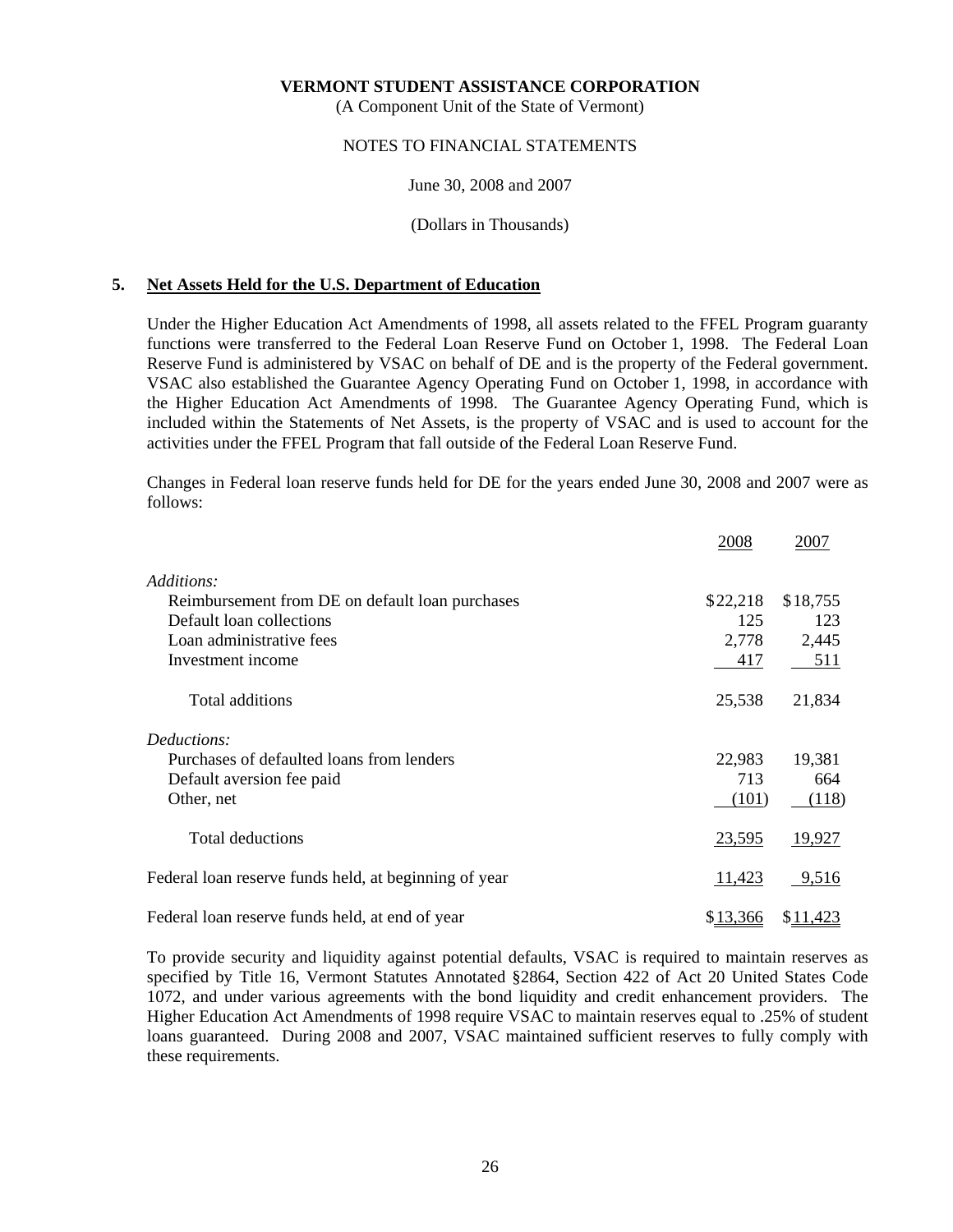(A Component Unit of the State of Vermont)

# NOTES TO FINANCIAL STATEMENTS

June 30, 2008 and 2007

(Dollars in Thousands)

# **5. Net Assets Held for the U.S. Department of Education (Continued)**

 Total outstanding loans issued under the FFEL Program were \$1,765,999 and \$1,591,414 at June 30, 2008 and 2007, respectively. Defaults on FFEL Program loan guarantees are paid by DE through the Federal Loan Reserve Fund.

# **6. Net Assets Held for the Vermont Higher Education Investment Plan (VHEIP)**

 VHEIP was established by the Vermont Legislature in April 1998. VHEIP encourages Vermont residents to save for college or other post-secondary education through tax favorable investments. The program has been designed to comply with the requirements for treatment as a "Qualified Tuition Program" under Section 529 of the Internal Revenue Code. There are three plans available: the Managed Allocation Option, the 100% Equity Option, and the Interest Income Option. The Managed Allocation Option and the 100% Equity Option are managed by TFI. TFI is part of TIAA-CREF, a New York-based financial services organization. Funds in the Managed Allocation Option are directed into special investment portfolios based on the age of the beneficiary. Funds in the 100% Equity Option are not age based and remain 100% in equity investments. Investments in the Managed Allocation and 100% Equity option are not guaranteed. The Interest Income Option is managed by VSAC. Funds in the Interest Income Option are invested in an interest-bearing note to VSAC, which is expected to return at least the 91-day U.S. Treasury Bill rate. VSAC uses the proceeds from the note to make federally guaranteed education loans.

 The changes in assets held on behalf of investors for the years ended June 30, 2008 and 2007 were as follows:

|                                                          | 2008     | 2007        |
|----------------------------------------------------------|----------|-------------|
| Additions:                                               |          |             |
| Investment income                                        | \$2,468  | 2,023<br>S. |
| Net realized and unrealized gains                        | (5,563)  | 5,736       |
| Student loan interest income                             | 455      | 336         |
| Net participant subscriptions/redemptions                | 15,159   | 11,090      |
| Total additions                                          | 12,519   | 19,185      |
| Deductions:                                              |          |             |
| Operational expenses                                     | 104      | 51          |
| <b>Total deductions</b>                                  | 104      | 51          |
| Assets held on behalf of investors, at beginning of year | 72,393   | 53,259      |
| Assets held on behalf of investors, at end of year       | \$84,808 | \$72,393    |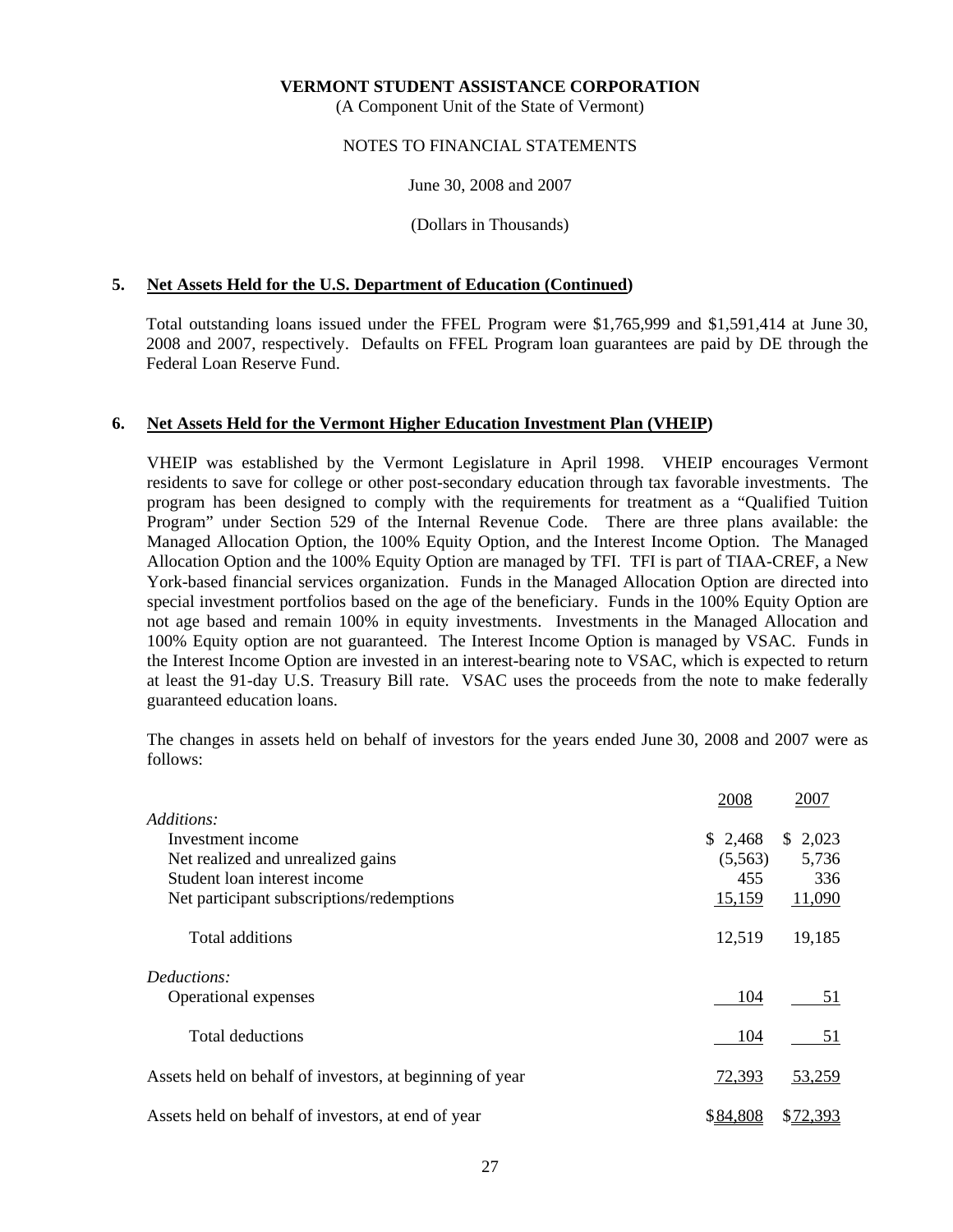(A Component Unit of the State of Vermont)

# NOTES TO FINANCIAL STATEMENTS

# June 30, 2008 and 2007

# (Dollars in Thousands)

# **7. Capital Assets**

A summary of capital assets activity for the years ended June 30, 2008 and 2007, were as follows:

|                                          |                | <b>Balance</b> | Net.                                     | <b>Balance</b> | <b>Net</b> | <b>Balance</b> |
|------------------------------------------|----------------|----------------|------------------------------------------|----------------|------------|----------------|
|                                          | Estimated      | July $1$ ,     | Acqui-                                   | June 30,       | Acqui-     | June 30,       |
|                                          | Lives          | 2006           | sitions                                  | 2007           | sitions    | 2008           |
| Land                                     |                | \$3,150        | $\mathbb{S}$<br>$\overline{\phantom{m}}$ | 3,150<br>\$    | $S -$      | 3,150<br>\$    |
| Furniture and equipment                  | $3 - 15$ Years | 7,373          | 825                                      | 8,198          | (321)      | 7,877          |
| Software                                 | $3 - 5$ Years  | 1,247          | 57                                       | 1,304          | 561        | 1,865          |
| <b>Building</b>                          | $5 - 30$ Years | 16,653         | (4)                                      | 16,649         | $-62$      | <u>16,711</u>  |
|                                          |                | 28,423         | 878                                      | 29,301         | 302        | 29,603         |
| Less accumulated depreciation            |                | 5,021          | 1,652                                    | 6,673          | 643        | 7,316          |
| Capital assets, net                      |                | 23,402         | $$-(774)$                                | 22,628         | \$ (341)   | 22,287         |
| Less bonds payable, net                  |                | 21,291         |                                          | 20,561         |            | 19,812         |
| Net investment in property and equipment |                | \$2,111        |                                          | \$2,067        |            | \$2,475        |

 Depreciation charged to operations for the years ended June 30, 2008 and 2007 was \$1,467 and \$1,652, respectively. Disposals of fully depreciated capital assets were \$815 in 2008.

# **8. Bonds**

 VSAC has issued the following bonds at June 30, 2008 and 2007, which were issued to finance the origination of student loans:

| <b>Bonds Payable:</b>                                                                                                                                                                                                                                                               | 2008   | 2007   |
|-------------------------------------------------------------------------------------------------------------------------------------------------------------------------------------------------------------------------------------------------------------------------------------|--------|--------|
| 1985 Series A, dated December 27, 1985; comprised of floating<br>rate monthly demand bonds with the balance maturing in<br>January 2008; interest is payable monthly at variable rates which<br>ranged from 3.400% to 3.860% during fiscal year 2008.                               |        | 40.900 |
| 1995 Series A, B, C and D, dated June 29, 1995; comprised of auction<br>rate bonds maturing December 2025; interest is reset every 35 days<br>and payable semi-annually at rates which ranged from 2.888% to<br>8.601% during fiscal year 2008 (2.888% to 4.163% at June 30, 2008). | 96,000 | 96,000 |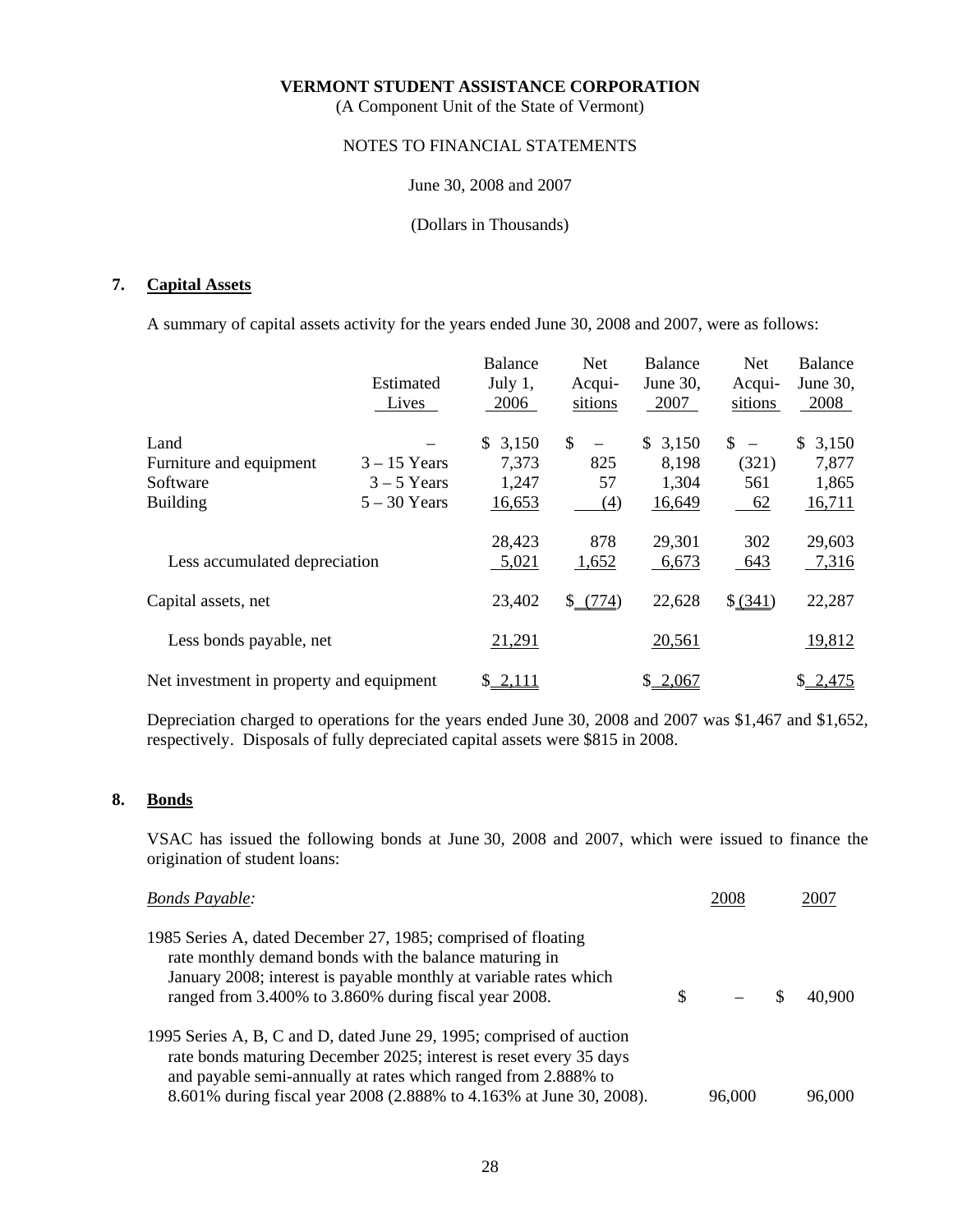(A Component Unit of the State of Vermont)

# NOTES TO FINANCIAL STATEMENTS

# June 30, 2008 and 2007

# (Dollars in Thousands)

# **8. Bonds (Continued)**

|                                                                                                                                                                                                                                                                                                                                               | 2008          | 2007          |
|-----------------------------------------------------------------------------------------------------------------------------------------------------------------------------------------------------------------------------------------------------------------------------------------------------------------------------------------------|---------------|---------------|
| 1996 Series F, G, H and I, dated May 22, 1996; comprised of auction<br>rate bonds maturing December 2036; interest is reset every 35 days<br>and payable semi-annually at rates which ranged from 3.063% to<br>8.594% during fiscal year 2008 (3.063% to 4.331% at June 30, 2008).                                                            | 100,000<br>S. | 100,000<br>\$ |
| 1998 Series K-O, dated June 24, 1998; comprised of auction rate<br>bonds maturing December 2032; interest is reset every 35 days<br>and payable semi-annually at rates which ranged from 2.8% to<br>8.573% during fiscal year 2008 (2.8% to 4.288% at June 30, 2008).                                                                         | 165,000       | 165,000       |
| 2000 Series R, S, T and U, dated May 31, 2000; comprised of auction<br>rate bonds maturing December 2034. Interest is reset every 35 days<br>and payable semi-annually at rates which ranged from 2.975% to<br>8.487% during fiscal year 2008 (2.975% to 4.342% at June 30, 2008).                                                            | 172,550       | 172,550       |
| 2001 Series V, W and Z dated June 27, 2001; comprised of auction<br>rate bonds maturing December 2035. Interest is reset every 35<br>days for Series V and W, and every 7 days for Series Z. Interest<br>is payable semi-annually at rates which ranged from 2.940% to<br>8.632% during fiscal year 2008 (2.940% to 4.965% at June 30, 2008). | 84,750        | 84,750        |
| 2001 Series X, Y and AA dated June 27, 2001; comprised of auction<br>rate bonds maturing December 2036; interest is reset, and payable,<br>every 28 days for Series X and Y, and every 7 days for Series AA.<br>Interest rates ranged from 0.00% to 18.00% during fiscal year 2008<br>(0.00% to 4.964% at June 30, 2008).                     | 80,000        | 80,000        |
| 2002 Series BB, CC and DD dated October 8, 2002; comprised of<br>auction rate bonds maturing December 2036. Interest is reset<br>every 35 days and payable semi-annually at rates which ranged<br>from 2.80% to 8.553% during fiscal year 2008 (2.80% to 3.15%<br>at June 30, 2008).                                                          | 112,500       | 112,500       |
| 2003 Series FF, GG, HH and LL dated May 30, 2003; comprised of<br>auction rate bonds with maturity dates ranging from June 2009<br>through December 2015; interest is reset every 35 days and<br>payable semi-annually at rates which ranged from 3.07% to 3.92%                                                                              |               |               |
| during fiscal year 2008 (2.80% to 3.238% at June 30, 2008).                                                                                                                                                                                                                                                                                   | 165,900       | 165,900       |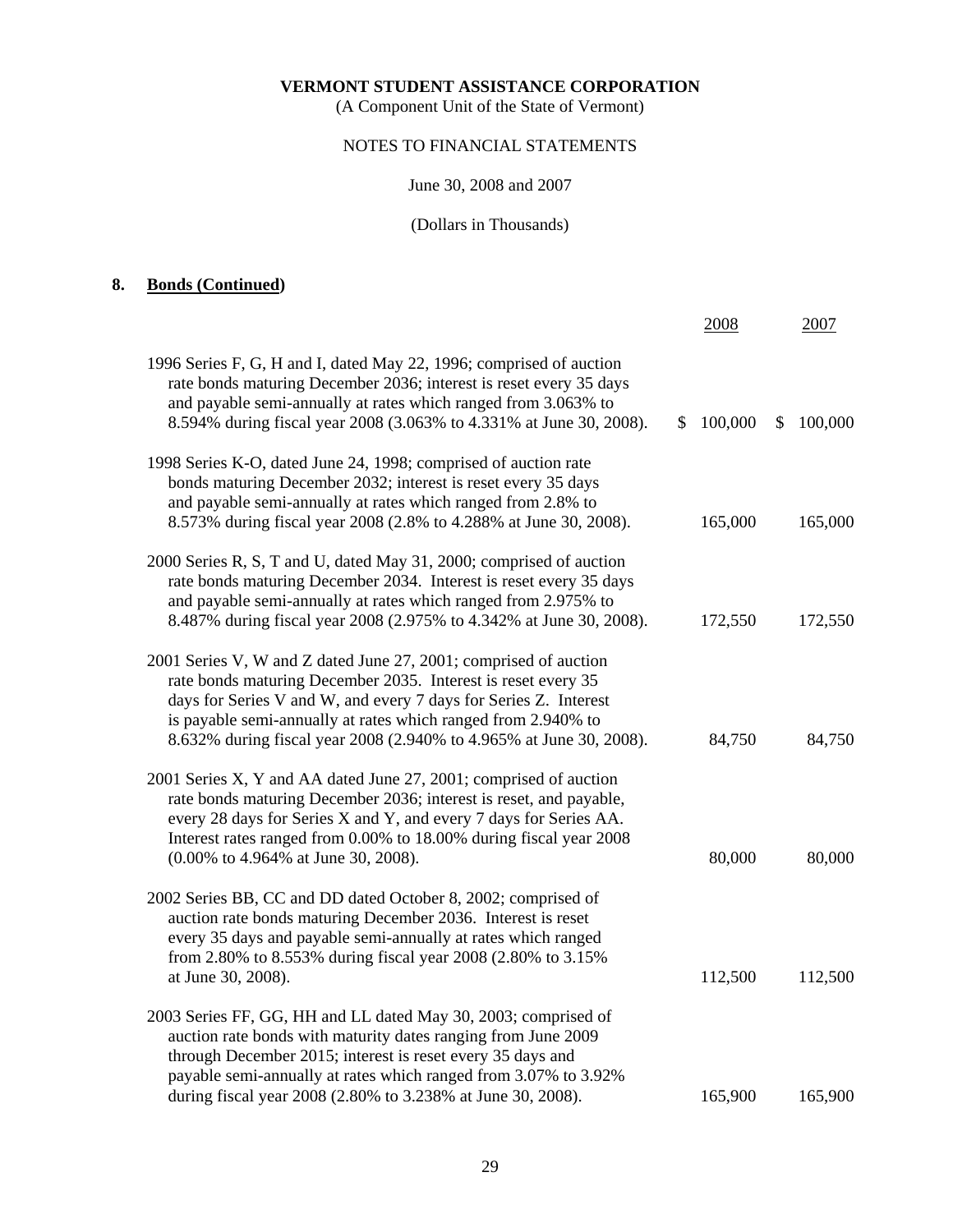(A Component Unit of the State of Vermont)

# NOTES TO FINANCIAL STATEMENTS

#### June 30, 2008 and 2007

#### (Dollars in Thousands)

# **8. Bonds (Continued)**  2008 2007 2003 Series II, JJ and KK dated May 30, 2003; comprised of auction rate bonds maturing December 2037; interest is reset every 35 days and payable semi-annually at rates which ranged from 2.442% to 8.140% during fiscal year 2008 (3.115% to 3.203% at June 30, 2008). \$ 150,000 \$ 150,000 2004 Series MM dated June 3, 2004; comprised of auction rate bonds maturing December 2038; interest is reset every 35 days and payable semi-annually at rates which ranged from 3.115% to 8.553% during fiscal year 2008 (2.888% at June 30, 2008). 74,700 74,700 2004 Series NN and PP dated June 3, 2004; comprised of auction rate bonds maturing December 2038; interest is reset every 35 days and payable semi-annually at rates which ranged from 2.888% to 8.140% during fiscal year 2008 (2.853% and 3.997% at June 30, 2008). 134,500 134,500 2004 Series OO dated June 3, 2004; comprised of auction rate bonds maturing December 2038; interest is reset and payable every 28 days at rates which ranged from 0.00% to 18.00% during fiscal year 2008 (0.00% at June 30, 2008). 65,800 65,800 65,800 2005 Series QQ dated June 21, 2005; comprised of floating rate weekly demand bonds maturing December 2039; interest is reset every 7 days and payable semi-annually at rates which ranged from 3.03% to 8.00% during fiscal year 2008. – 120,385 2005 Series RR/SS dated June 21, 2005; comprised of auction rate bonds maturing December 2039; interest is reset and payable every 28 days at rates which ranged from 0.00% to 18.00% during fiscal year 2008 (0.00% June 30, 2008). 119,600 119,600 119,600 2006 Series TT-VV dated July 12, 2006; comprised of auction rate bonds maturing December 2040; interest is reset every 35 days for the Series TT and UU and every 7 days for the Series VV. Interest is payable semi-annually at rates which ranged from 2.625% to 6.75% during fiscal year 2008 (2.80% to 2.888% at June 30, 2008). 175,250 175,250 2007 Series WW/XX dated June 19, 2007; comprised of auction rate bonds maturing December 2041; interest is reset every 35 days and payable semi-annually at rates which ranged from 2.625% to 7.15% during fiscal year 2008 (2.80% at June 30, 2008). 138,900 138,900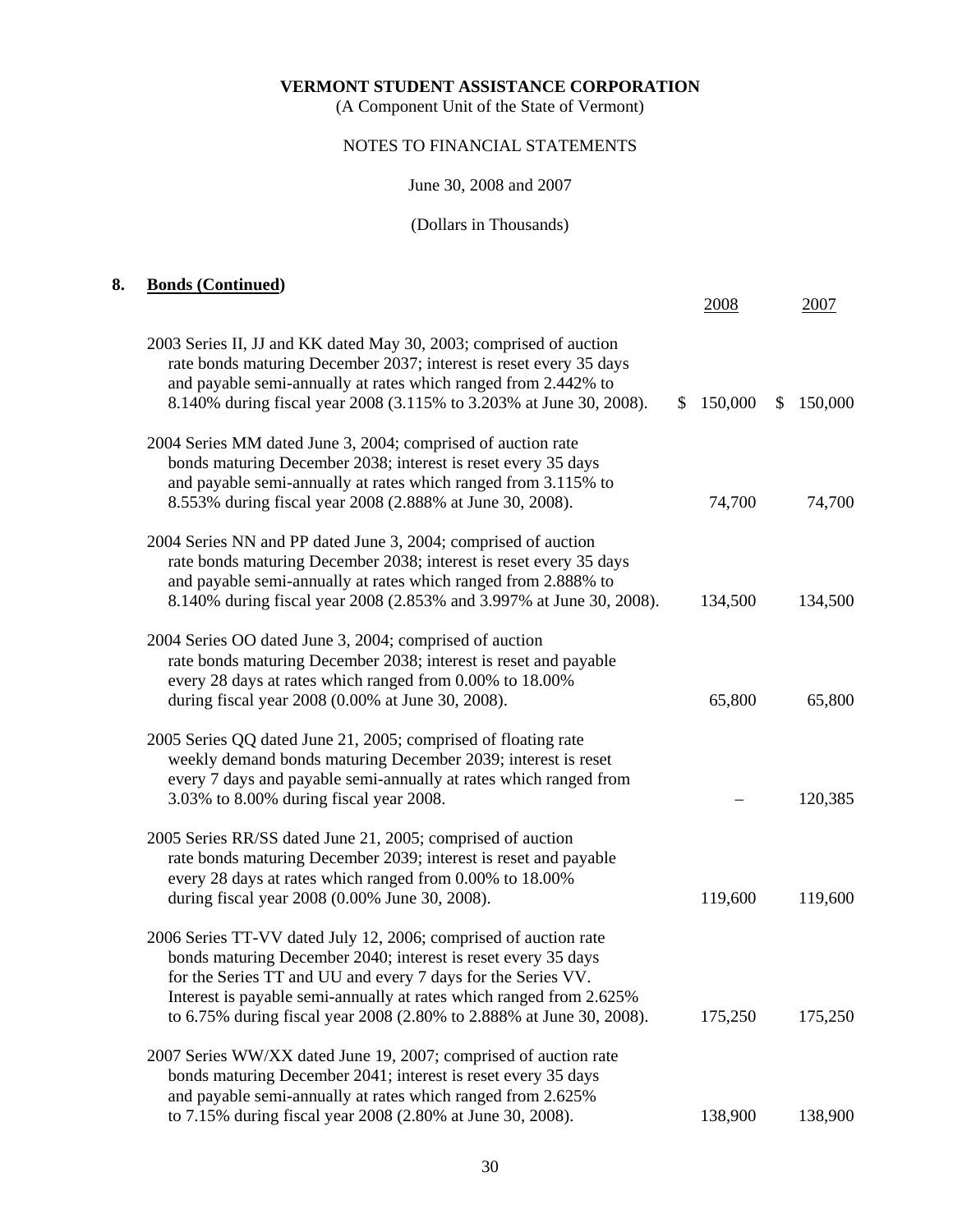(A Component Unit of the State of Vermont)

# NOTES TO FINANCIAL STATEMENTS

#### June 30, 2008 and 2007

#### (Dollars in Thousands)

# **8. Bonds (Continued)**

|                                                                                                                                                                                                                                                 | 2008         | 2007        |
|-------------------------------------------------------------------------------------------------------------------------------------------------------------------------------------------------------------------------------------------------|--------------|-------------|
| 2007 Series YY dated December 7, 2007; comprised of auction<br>rate bonds maturing December 2041; interest is reset and payable<br>every 7 days at rates which ranged from 0.00% to 18.00% during<br>fiscal year 2008 (0.00% at June 30, 2008). | \$<br>91,100 | \$          |
| 2008 Series B-1 dated June 26; 2008 comprised of variable rate<br>demand bonds maturing December 2039; interest is reset every<br>7 days and payable semi-annually with initial interest rates of 1.70%. 120,385                                |              |             |
| 2003 General Obligation bond dated December 9, 2003, with a final<br>maturity date of March 1, 2034, interest rates are fixed ranging                                                                                                           |              |             |
| from 2.00% to 5.00% payable semi-annually.                                                                                                                                                                                                      | 19,940       | 20,695      |
| Total bonds                                                                                                                                                                                                                                     | 2,066,875    | 2,017,430   |
| Bond discount, net                                                                                                                                                                                                                              | (129)        | (134)       |
| Deferred loss on refunding, net                                                                                                                                                                                                                 | (781)        | (976)       |
| Total bonds                                                                                                                                                                                                                                     | 2,065,965    | 2,016,320   |
| Less current portion of bonds                                                                                                                                                                                                                   | 1,670        | 41,655      |
| Noncurrent portion bonds                                                                                                                                                                                                                        | \$2,064,295  | \$1,974,665 |

 All bonds, except the 2003 General Obligation bonds, are limited obligations of VSAC and are secured, as provided in the underlying bond resolutions, by an assignment and pledge to the Trustee of all VSAC's rights, title and interest in student loans and revenues derived thereon and the guarantee thereof, including the insurance of certain student loans by DE. In addition, a significant portion of cash and cash equivalents (including debt service reserve accounts which may be used to replenish any deficiency in funds required to pay principal and interest due on the bonds) are held in trust to secure the bonds, except the 2003 General Obligation bonds.

 In 2008, due to disruptions in the capital markets, the interest rates paid on auction bonds fluctuated significantly due to failed auction formulae. These rates varied from as low as 0% to as high as 18% over 2008. This variability is tied to the variable indices in the failed auction formula and the maximum rates defined in the bond indentures. The resulting rates increased interest costs in 2008.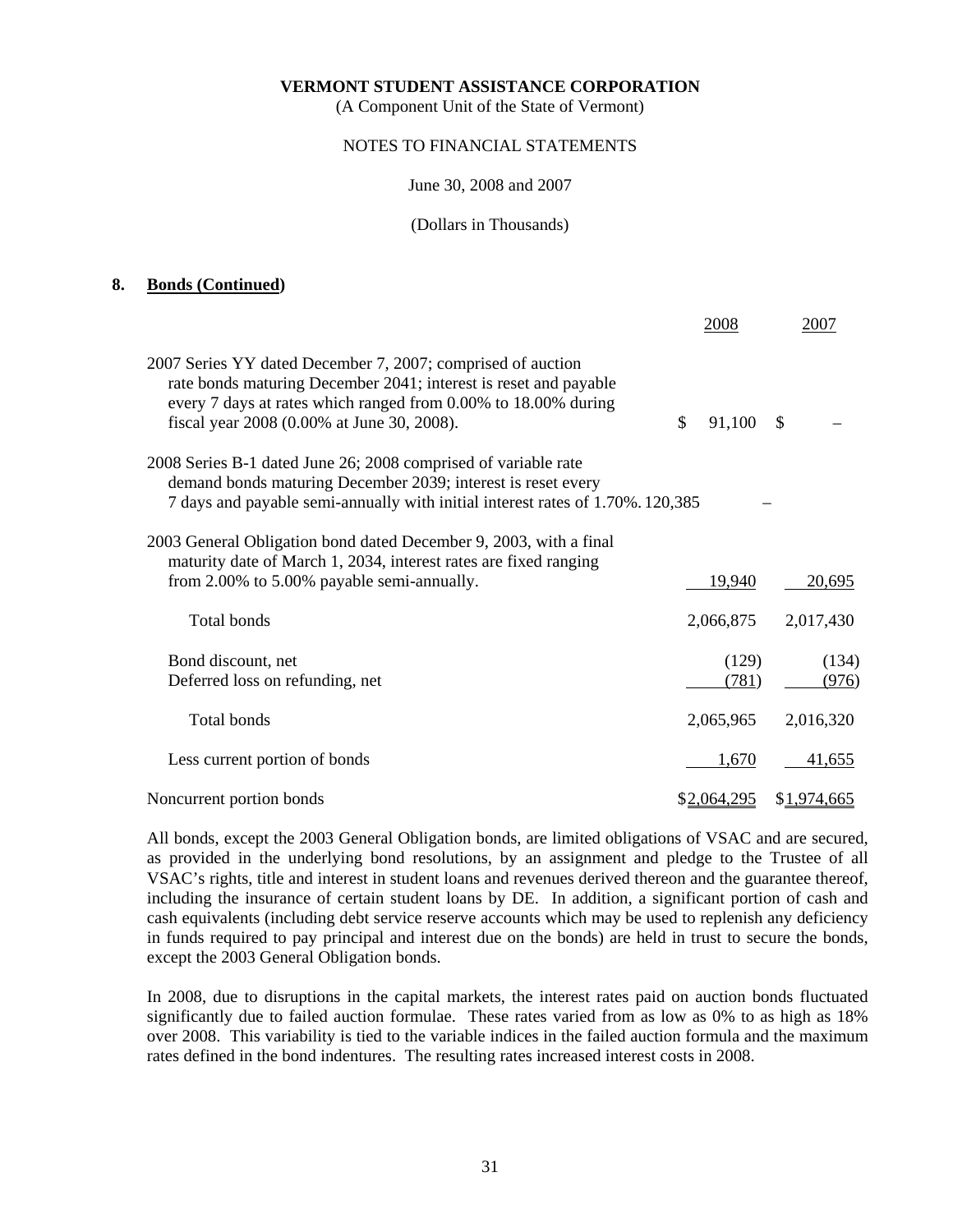(A Component Unit of the State of Vermont)

# NOTES TO FINANCIAL STATEMENTS

#### June 30, 2008 and 2007

(Dollars in Thousands)

# **8. Bonds (Continued)**

 The 1995 Series A-D, 1996 Series F-I, 1998 Series K-N, 2000 Series R-U, 2001 Series V-AA, 2002 Series BB-DD, 2003 Series FF-LL, 2004 Series MM-OO, 2005 Series QQ-SS, 2006 TT-VV, and the 2007 WW-YY bonds are secured for credit-worthiness by AMBAC Assurance Corporation. The 2003 General Obligation bonds and the 1998 Series O bonds payable have no credit support. The 2005 Series QQ and 2008 Series B-1 bonds have liquidity support by a Standby Bond Purchase Agreement issued by the Bank of New York.

 All bonds, except the 2003 General Obligation bonds, are subject to redemption prior to maturity at the principal amounts outstanding plus accrued interest at date of redemption. At June 30, 2008, all bonds authorized under the underlying bond resolutions have been issued.

 Proceeds from issuance of the bonds payable, except the 2003 General Obligation bonds, and all revenues thereon are held in trust and are restricted as follows: to repurchase bonds; finance student loans; pay interest on the bonds; maintain required reserves; and pay reasonable and necessary program expenses.

 The 2003 General Obligation bonds are payable from available revenues of VSAC. The bonds were issued for the purpose of financing the acquisition of land, construction, renovation, and equipment outfitting of a new corporate headquarters for VSAC.

 The debt service requirements, which are based on the interest rates at June 30, 2008, through 2013 and in five-year increments thereafter to maturity for VSAC, are as follows:

| Year ending June 30, | Principal   | Interest                | Total        |
|----------------------|-------------|-------------------------|--------------|
| <b>FY09</b>          | \$<br>1,670 | 97,473<br><sup>\$</sup> | 99,143<br>\$ |
| <b>FY10</b>          | 795         | 97,409                  | 98,204       |
| <b>FY11</b>          | 820         | 97,384                  | 98,204       |
| <b>FY12</b>          | 40,435      | 97,263                  | 137,698      |
| <b>FY13</b>          | 25,450      | 94,815                  | 120,265      |
| $FY14-18$            | 102,575     | 456,739                 | 559,314      |
| $FY19-23$            | 3,290       | 446,889                 | 450,179      |
| $FY24 - 28$          | 100,205     | 434,498                 | 534,703      |
| $FY29 - 33$          | 170,360     | 418,036                 | 588,396      |
| $FY34 - 38$          | 701,040     | 317,197                 | 1,018,237    |
| $FY39 - 43$          | 920,235     | 80,492                  | 1,000,727    |
|                      |             |                         |              |
| Total                | \$2,066,875 | \$2,638,195             | \$4,705,070  |

The actual maturities and interest may differ due to changes in interest rates or other factors.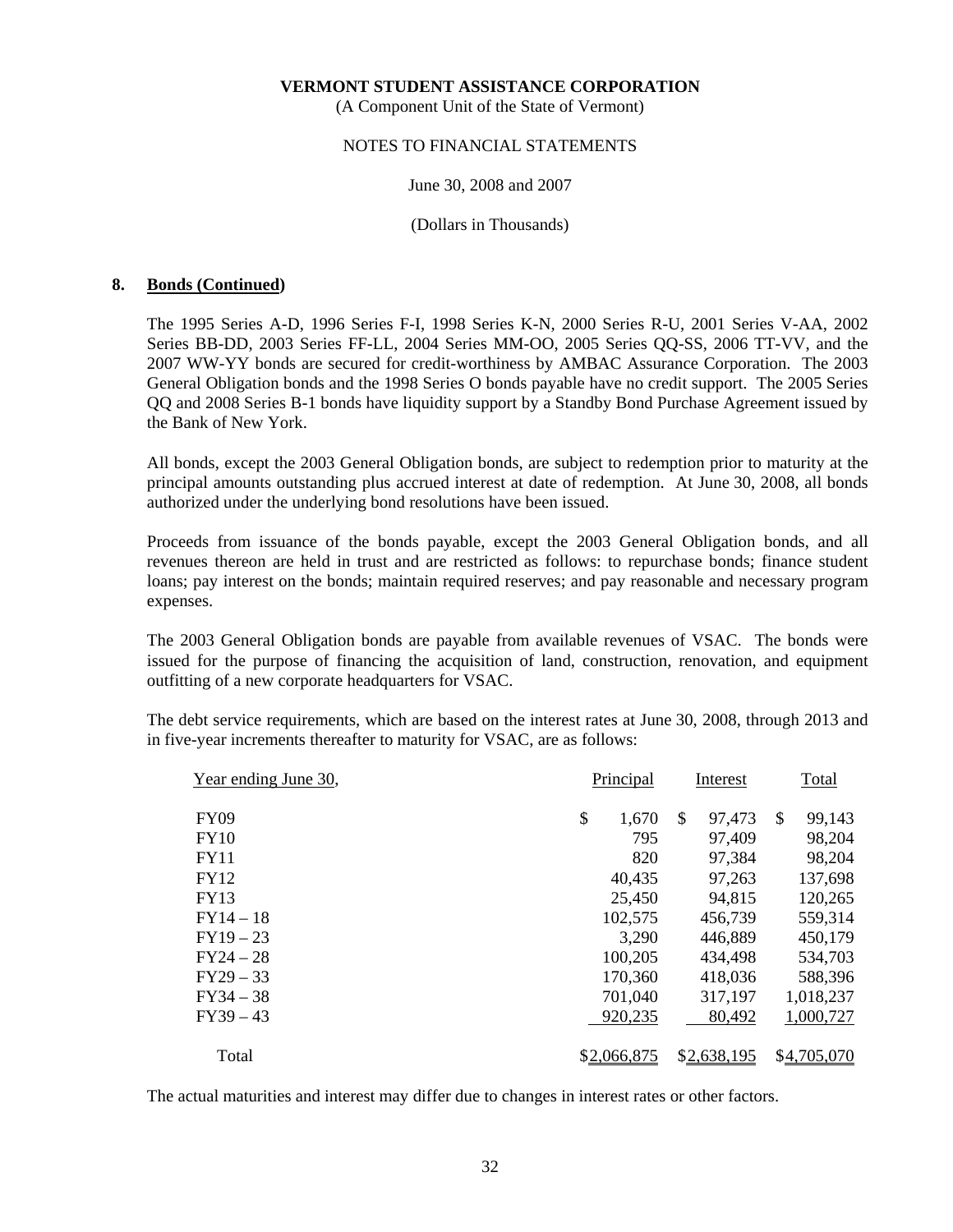(A Component Unit of the State of Vermont)

# NOTES TO FINANCIAL STATEMENTS

## June 30, 2008 and 2007

(Dollars in Thousands)

# **8. Bonds (Continued)**

The following summarizes the debt activity for VSAC for the years ended June 30, 2008 and 2007:

|                              | 2008        | 2007        |
|------------------------------|-------------|-------------|
| Balance at beginning of year | \$2,016,320 | \$1,702,705 |
| Issuance                     | 211,485     | 314,150     |
| Redemptions and refundings   | (162,040)   | (735)       |
| Accretion of discount        | 200         | 200         |
| Balance at end of year       | \$2,065,965 | \$2,016,320 |

# **9. U.S. Treasury Rebates Payable**

 The bonds issued by VSAC are subject to Internal Revenue Service regulations which limit the amount of income which may be earned on certain cash equivalents, investments and student loans acquired with bond proceeds. Any excess earnings are to be refunded to the U.S. Treasury. VSAC has estimated that there is an arbitrage liability at June 30, 2008 and 2007 of \$25,390 and \$32,254, respectively. VSAC has estimated the current portion to be \$0 and \$547 at June 30, 2008 and 2007, respectively. VSAC refunded the U.S. Treasury \$335 and \$233 in excess earnings in 2008 and 2007, respectively.

## **10. Student Loan Interest and Special Allowance Revenues**

 DE makes quarterly interest subsidy payments on behalf of certain qualified students until the student is required under the provisions of the Act to begin repayment. Repayment on Stafford Student Loans normally begins within six months after students complete their course of study, leave school or cease to carry at least one-half the normal full-time academic load as determined by the educational institution. Repayment of PLUS, SLS and Consolidation loans normally begins within sixty days from the date of loan disbursement unless a deferment of payments has been granted. In these cases, full repayment of principal and interest would resume at the expiration of the deferment. Interest accrues during this deferment period. HEAL loans enter repayment status nine months after the expiration date of an interim period.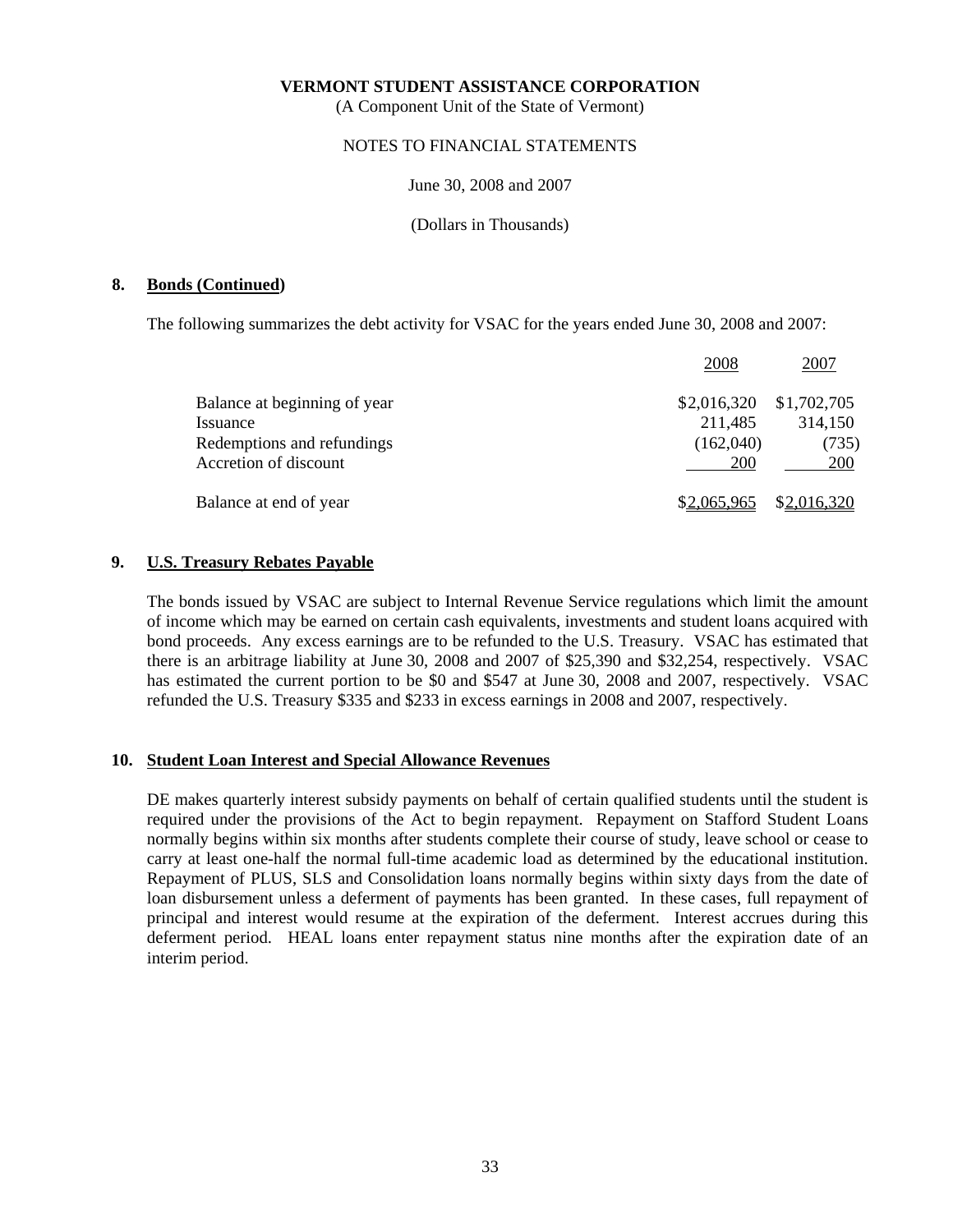(A Component Unit of the State of Vermont)

# NOTES TO FINANCIAL STATEMENTS

# June 30, 2008 and 2007

(Dollars in Thousands)

# **10. Student Loan Interest and Special Allowance Revenues (Continued)**

 DE provides a special allowance to lenders participating in the Stafford, PLUS, SLS, and Consolidation student loan programs. Special allowance is paid based on a rate that is established quarterly. For loans first disbursed before January 1, 2000, the rate is based on the average rate established in the auction of the thirteen-week U.S. Treasury bills, plus a pre-determined factor, less the interest rate on the loan. For loans first disbursed on or after January 1, 2000, financed with obligations issued after October 1, 1993, the rate is based on the average rate established in the auction of three-month Financial Commercial Paper, plus a pre-determined factor, less the interest rate on the loan. Certain loans made or purchased prior to February 8, 2006 with funds obtained through the issuance of tax-exempt obligations issued before October 1, 1993, are eligible for one-half of the special allowance rate, subject to a minimum return of 9.5%. Loans made or purchased with these obligations on or after February 8, 2006 are eligible for full special allowance and are not subject to a minimum return. Loans made or purchased with funds obtained through the issuance of tax-exempt obligations originally issued after October 1, 1993, are eligible for full special allowance and are not subject to a minimum return.

 DE restricts student loan interest revenue for loans first disbursed after April 1, 2006. VSAC is required to return student loan interest in excess of the special allowance formulae rates for certain Stafford, PLUS, and Consolidation loans. The return of interest totaled \$7,054 and \$303 in 2008 and 2007, respectively and is reflected as a reduction of interest and fees and student loans in the Statements of Revenues, Expenses and Changes in Net Assets.

# **11. Endowment funds**

 Donors have established a number of endowment funds through the Vermont Student Development Fund, Inc. All endowment funds are restricted to provide scholarship funds to Vermont students. All endowment funds are guided by specific agreements and instructions from donors regarding the uses of earnings and appreciation on invested funds.

 In 1998, the Vermont General Assembly enacted a version of the Uniform Prudent Investor Act. The Act does not address in any explicit or clear manner a trustee's ability to spend net appreciation of donor-restricted endowments. The VSAC Board of Directors has established a policy, and most endowment agreements specify gains and appreciation on these funds be treated with a total return approach. In this approach, the amount of funds that may be expended from an endowment is based on a percentage of the fund's total value, and may come from the total return on the fund, including interest and dividend earnings, appreciation or original gift value. Total investment return in excess of the established spending rate is considered to be nonexpendable in future periods. The spending rate may be adjusted by the Board of Directors at their discretion.

 At June 30, 2008 and 2007, the total net assets related to endowment funds were \$2,901 and \$3,152, respectively. Expendable restricted net assets totaled \$81 and \$240, respectively. The remaining \$2,820 and \$2,912, respectively, of net assets related to endowment funds were nonexpendable.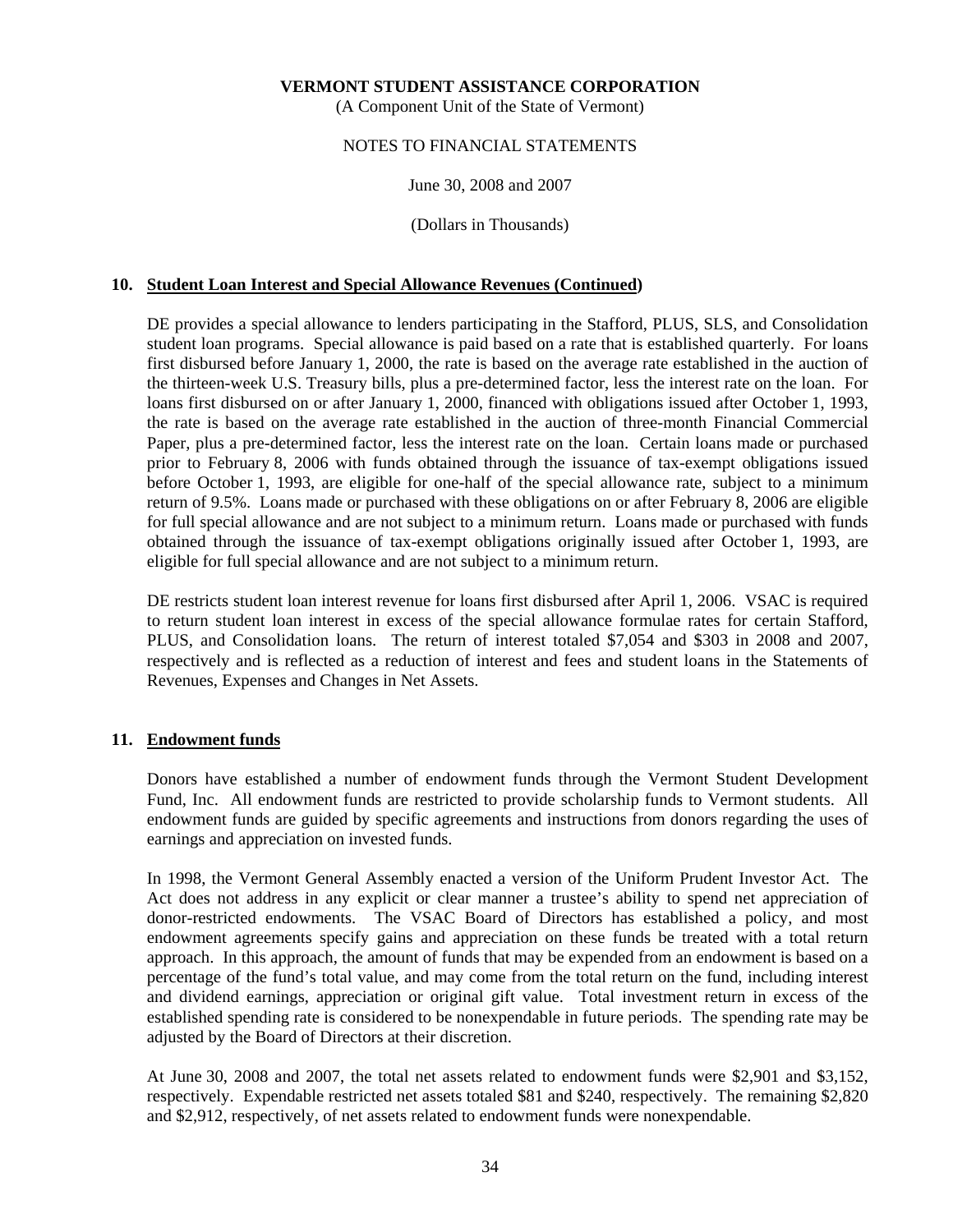(A Component Unit of the State of Vermont)

# NOTES TO FINANCIAL STATEMENTS

## June 30, 2008 and 2007

(Dollars in Thousands)

# **12. Restricted Net Assets**

 Restrictions on net assets are the result of bond resolutions, state statutes, various federal regulations and program agreements, and donor restrictions. Bond resolutions restrict net assets to the origination of student loans and payment of debt service on bonds and notes payable. State statutes and federal regulations and program agreements restrict various net assets to use for specific grant, scholarship and educational activities. Donors have restricted a number of endowment funds for scholarship awards. Restricted net assets as of June 30, 2008 and 2007 are as follows:

|                                                   | 2008     | 2007     |
|---------------------------------------------------|----------|----------|
| Restricted by bond resolutions                    | \$58,410 | \$80,176 |
| Restricted for grants and scholarships            | 981      | 1,509    |
| Donor restricted for scholarships                 | 2,901    | 3,152    |
| Restricted appropriation for educational programs | 10       | 744      |
| Total restricted net assets                       | \$62,302 | \$85,581 |

## **13. Retirement Benefits**

 Full-time employees of VSAC that meet specific eligibility requirements are participants in a retirement annuity plan. This plan is a multi-employer defined contribution plan sponsored by Teachers Insurance and Annuity Association and College Retirement Equities Fund (TIAA-CREF). The payroll for employees covered under the plan for the fiscal year ended June 30, 2008 and 2007 amounted to \$17,733 and \$16,428, respectively; VSAC's total payroll was \$17,752 and \$17,343, respectively. Total contributions by VSAC amounted to \$1,773 and \$1,643 in 2008 and 2007, respectively, which represented 10% of the covered payroll.

 In June of 2004 the Governmental Accounting Standards Board issued Statement 45, *Accounting and Financial Reporting by Employers for Postemployment Benefits Other than Pensions*. This statement requires recognition of current period costs related to expected future expenditures for Other Post Employment Benefits ("OPEB"). VSAC employees who complete 15 years of continuing service and who are not otherwise eligible for Medicare coverage may elect to continue to buy in to VSAC's health care coverage at COBRA rates. VSAC has determined that this obligation is not material and has not recorded a liability for OPEB at June 30 2008.

# **14. Contingencies**

 VSAC participates in various federally funded programs. These programs are subject to financial and compliance audits and resolution of identified questioned costs. The amount, if any, of expenditures which may be disallowed by the granting agency cannot be determined at this time.